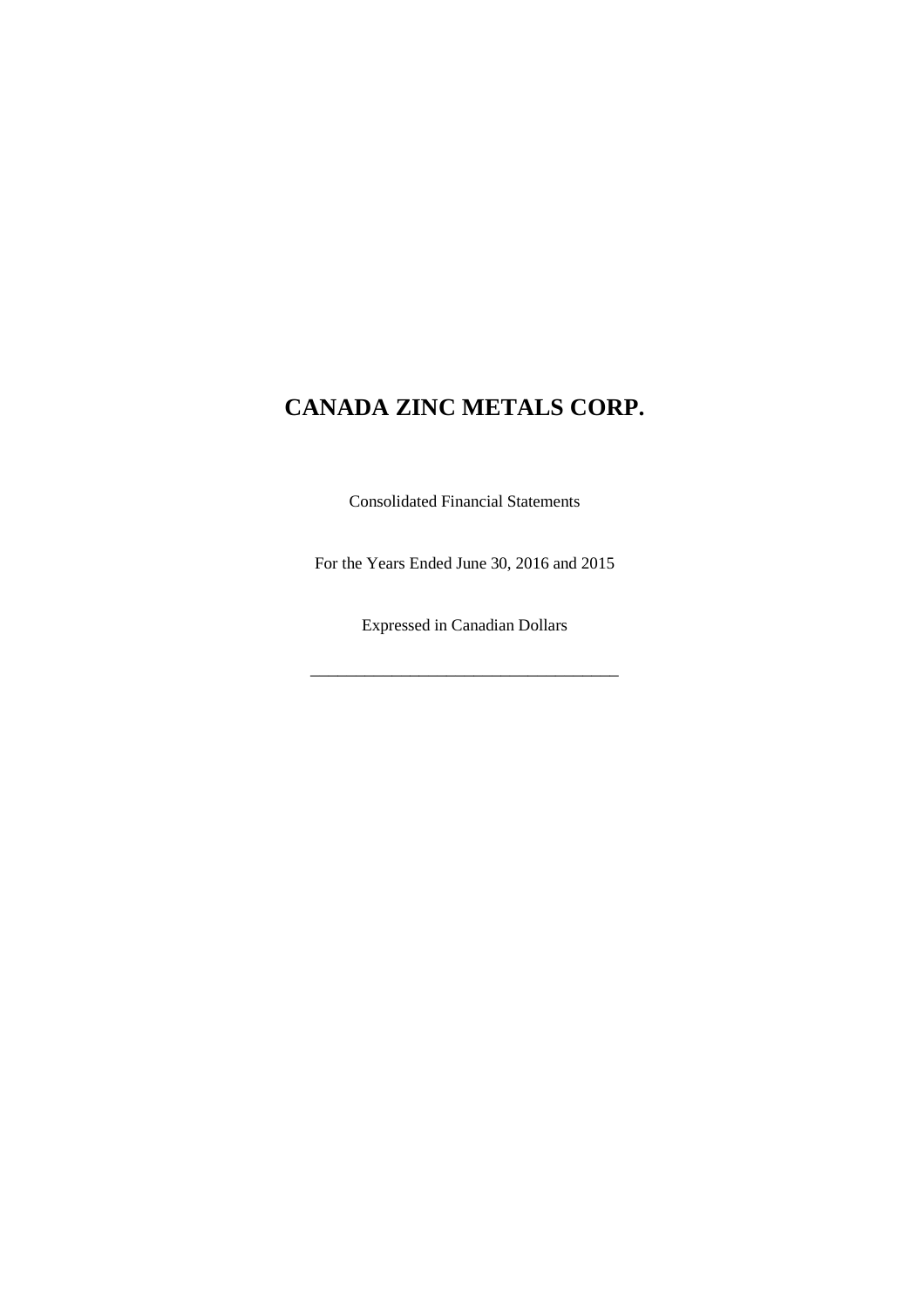| Index                                                        | Page           |  |
|--------------------------------------------------------------|----------------|--|
|                                                              |                |  |
|                                                              |                |  |
|                                                              |                |  |
|                                                              |                |  |
|                                                              |                |  |
|                                                              |                |  |
| Independent Auditors' Report                                 | 3              |  |
| <b>Consolidated Financial Statements</b>                     |                |  |
| <b>Consolidated Statements of Financial Position</b>         | $\overline{4}$ |  |
| Consolidated Statement of Changes in Equity                  | 5              |  |
| Consolidated Statements of Operations and Comprehensive Loss | 6              |  |
| <b>Consolidated Statements of Cash Flows</b>                 | 7              |  |
| Notes to Consolidated Financial Statements                   | 8-33           |  |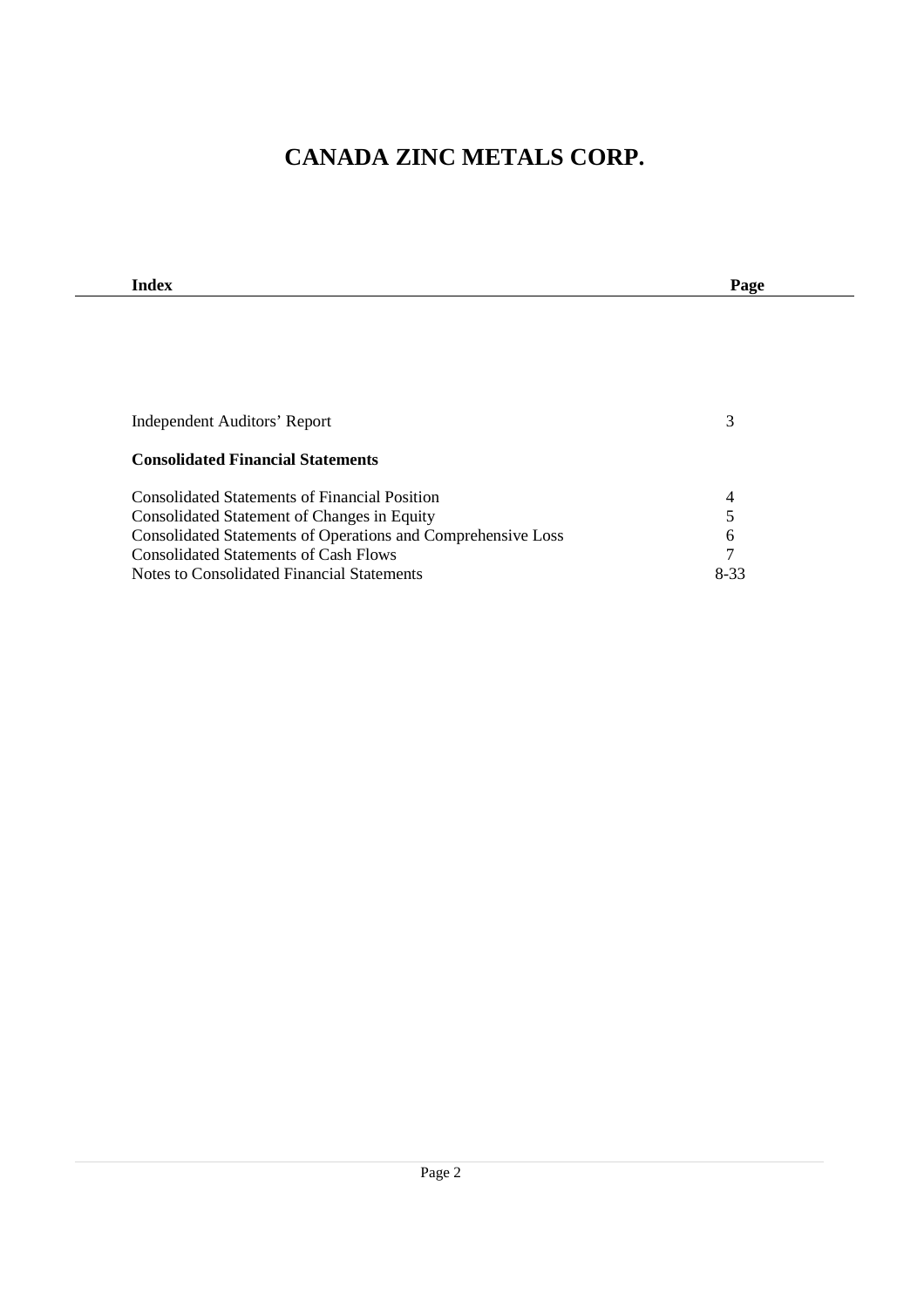#### **INDEPENDENT AUDITORS' REPORT**

To the Shareholders of Canada Zinc Metals Corp.

We have audited the accompanying consolidated financial statements of Canada Zinc Metals Corp., which comprise the consolidated statements of financial position as at June 30, 2016 and 2015 and the consolidated statements of changes in equity, operations and comprehensive loss, and cash flows for the years then ended, and a summary of significant accounting policies and other explanatory information.

#### *Management's Responsibility for the consolidated Financial Statements*

Management is responsible for the preparation and fair presentation of these consolidated financial statements in accordance with International Financial Reporting Standards, and for such internal control as management determines is necessary to enable the preparation of consolidated financial statements that are free from material misstatement, whether due to fraud or error.

#### *Auditors' Responsibility*

Our responsibility is to express an opinion on these consolidated financial statements based on our audits. We conducted our audits in accordance with Canadian generally accepted auditing standards. Those standards require that we comply with ethical requirements and plan and perform the audit to obtain reasonable assurance about whether the consolidated financial statements are free from material misstatement.

An audit involves performing procedures to obtain audit evidence about the amounts and disclosures in the consolidated financial statements. The procedures selected depend on the auditors' judgment, including the assessment of the risks of material misstatement of the consolidated financial statements, whether due to fraud or error. In making those risk assessments, the auditor considers internal control relevant to the entity's preparation and fair presentation of the consolidated financial statements in order to design audit procedures that are appropriate in the circumstances, but not for the purpose of expressing an opinion on the effectiveness of the entity's internal control. An audit also includes evaluating the appropriateness of accounting policies used and the reasonableness of accounting estimates made by management, as well as evaluating the overall presentation of the consolidated financial statements.

We believe that the audit evidence we have obtained in our audits is sufficient and appropriate to provide a basis for our audit opinion.

#### *Opinion*

In our opinion, these consolidated financial statements present fairly, in all material respects, the financial position of Canada Zinc Metals Corp. as at June 30, 2016 and 2015 and its financial performance and its cash flows for the years then ended in accordance with International Financial Reporting Standards.

### **"DAVIDSON & COMPANY LLP"**

October 21, 2016



1200 - 609 Granville Street, P.O. Box 10372, Pacific Centre, Vancouver, B.C., Canada V7Y 1G6 Telephone (604) 687-0947 Davidson-co.com

Vancouver, Canada Chartered Professional Accountants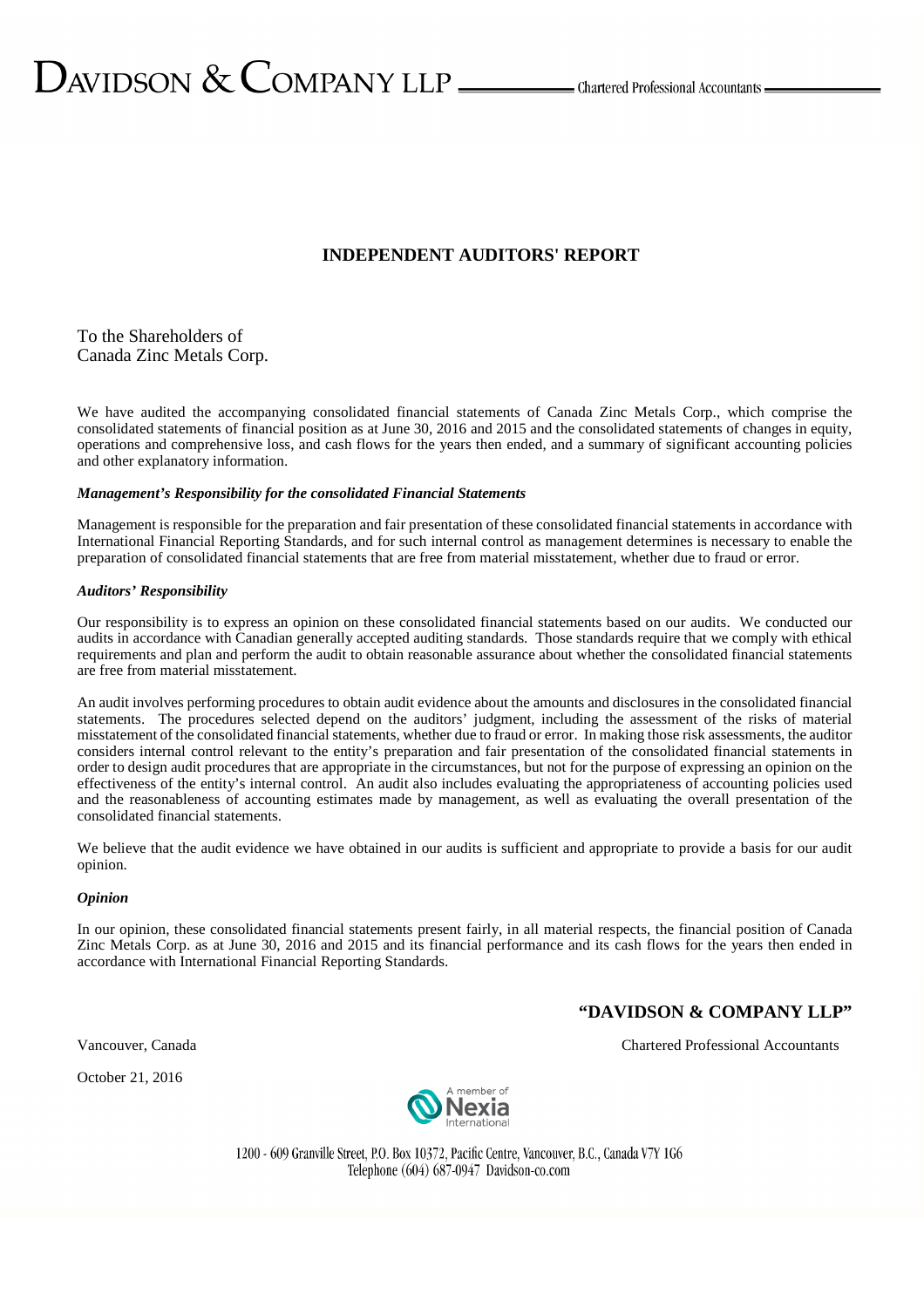Consolidated Statements of Financial Position As at June 30, 2016 and 2015 (Expressed in Canadian Dollars)

|                                        | <b>Notes</b>   | 2016             | 2015             |
|----------------------------------------|----------------|------------------|------------------|
| <b>Assets</b>                          |                |                  |                  |
|                                        |                |                  |                  |
| Current assets                         |                | \$               |                  |
| Cash                                   |                | 2,550,103        | \$<br>9,068,599  |
| Receivables                            | 3              | 14,641           | 65,283           |
| Prepaid expenses                       |                | 54,419           | 44,280           |
| Marketable securities                  | $\overline{4}$ | 90,400           | 48,245           |
| Investment                             | 5              | 4,019,351        | 1,016,968        |
|                                        |                | 6,728,914        | 10,243,375       |
| Other assets                           | 6              | 332,500          | 332,500          |
| Equipment and leasehold improvements   | 9              | 402,776          | 496,779          |
| Refundable deposit                     |                | 75,000           | 98,429           |
| Exploration and evaluation assets      | 10             | 69,955,137       | 68,240,754       |
|                                        |                | \$<br>77,494,327 | \$<br>79,411,837 |
| <b>Liabilities and Equity</b>          |                |                  |                  |
| <b>Current liabilities</b>             |                |                  |                  |
| Trade payables and accrued liabilities | 7              | \$<br>139,130    | \$<br>621,448    |
| Flow-through premium liability         | 8              |                  | 136,725          |
|                                        |                | 139,130          | 758,173          |
| Deferred income tax liability          | 12             | 1,986,000        | 1,877,000        |
| <b>Equity</b>                          |                |                  |                  |
| Capital stock                          | 11             | 97,013,235       | 97,088,570       |
| Reserves                               | 11             | 13,063,384       | 13,004,220       |
| Deficit                                |                | (34, 632, 982)   | (31, 661, 766)   |
| Accumulated other comprehensive loss   |                | (74, 440)        | (1,654,360)      |
|                                        |                | 75,369,197       | 76,776,664       |
|                                        |                | \$<br>77,494,327 | \$<br>79,411,837 |

**Nature and continuance of operations** (Note 1) **Subsequent events** (Note 18)

The accompanying notes form an integral part of these consolidated financial statements. Approved on behalf of the Board of Directors:

*"Peeyush Varshney" "John Thomas"* 

Director Director Director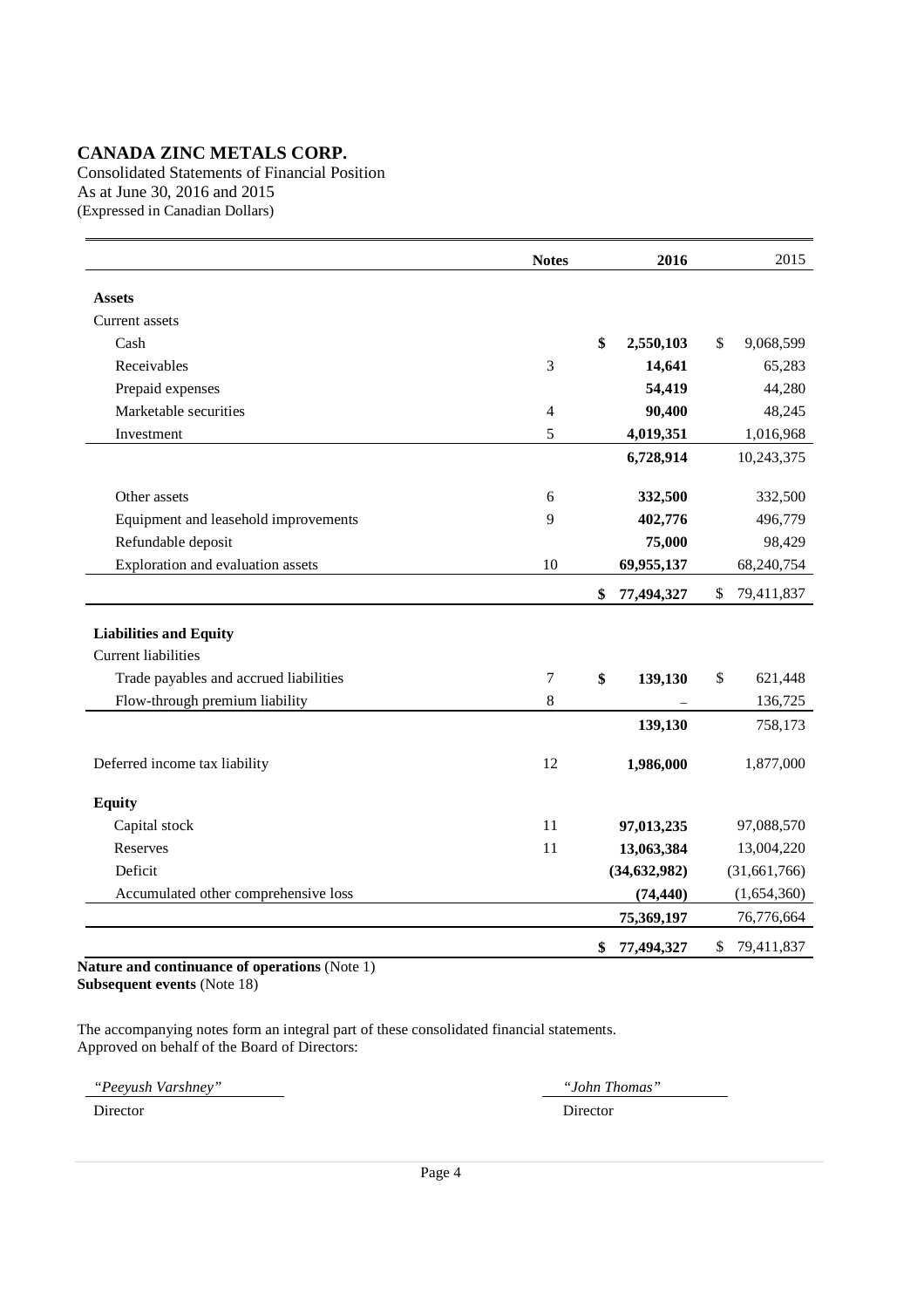Consolidated Statement of Changes in Equity (Expressed in Canadian Dollars)

|                                             |                |                            |                              | Capital Stock |                         |    |                           |                          |                          |                                               |                     |
|---------------------------------------------|----------------|----------------------------|------------------------------|---------------|-------------------------|----|---------------------------|--------------------------|--------------------------|-----------------------------------------------|---------------------|
|                                             | Note           | Number of<br>common shares | Number of<br>treasury shares |               | Common shares<br>Amount |    | Treasury shares<br>Amount | Reserves<br>(Note 11)    | Deficit                  | Accumulated<br>other<br>comprehensive<br>loss | <b>Total Equity</b> |
| Balance, June 30, 2014                      |                | 148,956,368                | $(114,500)$ \$               |               | 95,404,919              | -S | (37, 652)                 | 12,289,609               | \$ (29,741,306)          | (1,404,661)                                   | 76,510,909<br>S     |
| Private placement                           | 11             | 580,750                    |                              |               | 290,375                 |    |                           |                          |                          |                                               | 290,375             |
| Flow-through private placements             | 11             | 2,943,310                  |                              |               | 1,618,821               |    |                           |                          |                          |                                               | 1,618,821           |
| Flow-through premium liability              | 8              | -                          | $\overline{\phantom{0}}$     |               | (147, 165)              |    |                           |                          |                          | -                                             | (147, 165)          |
| Share issuance costs                        | 11             |                            |                              |               | (96, 335)               |    |                           |                          |                          | $\overline{\phantom{0}}$                      | (96, 335)           |
| Exercise of options                         | 11             | 200,000                    |                              |               | 143,169                 |    |                           | (63,169)                 |                          | $\overline{\phantom{0}}$                      | 80,000              |
| Treasury shares cancelled                   | 11             | (117,000)                  | 117,000                      |               | (75, 341)               |    | 38,482                    | 36,859                   |                          |                                               |                     |
| Treasury shares repurchased                 | 11             | $\overline{\phantom{0}}$   | (147,500)                    |               |                         |    | (50,703)                  |                          |                          |                                               | (50,703)            |
| Share-based compensation                    | 11             |                            |                              |               |                         |    |                           | 740,921                  |                          |                                               | 740,921             |
| Change in fair value of securities          | $\overline{4}$ |                            |                              |               |                         |    |                           |                          |                          | (249, 699)                                    | (249, 699)          |
| Net loss for the year                       |                |                            |                              |               | -                       |    |                           | $\qquad \qquad -$        | (1.920.460)              | $\overline{\phantom{0}}$                      | (1,920,460)         |
| <b>Balance, June 30, 2015</b>               |                | 152,563,428                | (145,000)                    |               | 97,138,443              |    | (49, 873)                 | 13,004,220               | (31,661,766)             | (1,654,360)                                   | 76,776,664          |
| Treasury shares cancelled                   | 11             | (149,000)                  | 149,000                      |               | (94, 978)               |    | 50,808                    | 44,170                   |                          |                                               |                     |
| Treasury shares repurchased                 | 11             | $\overline{\phantom{0}}$   | (202,000)                    |               |                         |    | (31, 165)                 |                          |                          |                                               | (31, 165)           |
| Share-based compensation                    | 11             |                            |                              |               |                         |    |                           | 14,994                   |                          | $\overline{\phantom{0}}$                      | 14,994              |
| Change in fair value of securities          | 4              |                            |                              |               |                         |    |                           |                          | $\overline{\phantom{m}}$ | (37,679)                                      | (37,679)            |
| Realized losses on marketable<br>securities | $\overline{4}$ | $\overline{\phantom{0}}$   |                              |               |                         |    |                           |                          | $\overline{\phantom{0}}$ | 1,617,599                                     | 1,617,599           |
| Net loss for the year                       |                |                            |                              |               |                         |    |                           | $\overline{\phantom{m}}$ | (2,971,216)              | $\overline{\phantom{0}}$                      | (2,971,216)         |
| <b>Balance, June 30, 2016</b>               |                | 152,414,428                | (198,000)                    | -S            | 97,043,465              |    | (30, 230)                 | 13,063,384               | \$ (34,632,982)          | (74, 440)<br>- \$                             | 75,369,197<br>S     |

The accompanying notes form an integral part of these consolidated financial statements.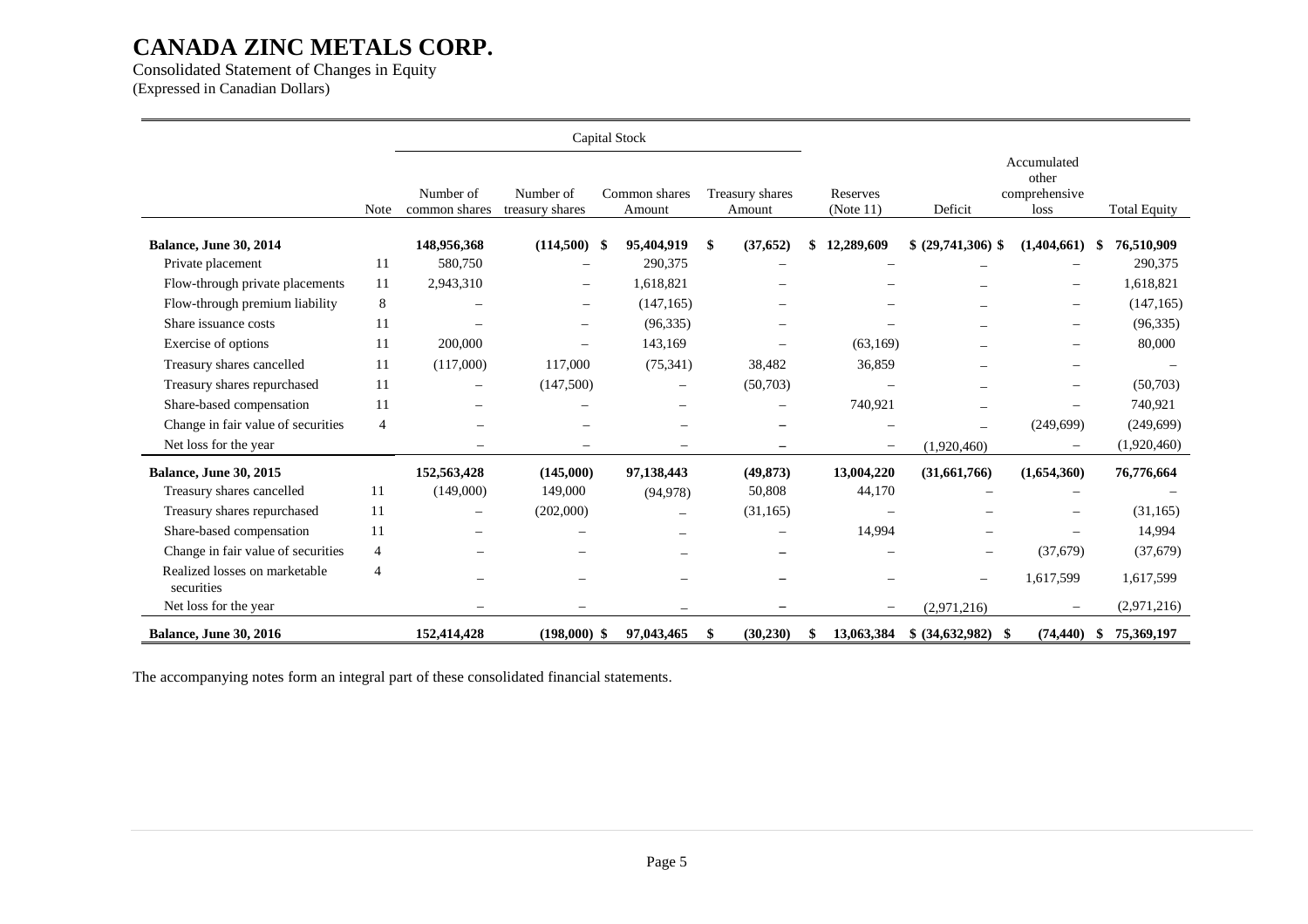Consolidated Statements of Operations and Comprehensive Loss For the years ended June 30, (Expressed in Canadian Dollars)

|                                                                             | <b>Notes</b>   |    | 2016        | 2015              |
|-----------------------------------------------------------------------------|----------------|----|-------------|-------------------|
| <b>ADMINISTRATION EXPENSES</b>                                              |                |    |             |                   |
| Administration                                                              | 14             | \$ | 60,000      | \$<br>60,000      |
| <b>Bonuses</b>                                                              | 14             |    | 11,067      | 52,184            |
| Consulting                                                                  | 14             |    | 76,249      | 54,626            |
| Depreciation                                                                | 9              |    | 6,295       | 6,332             |
| Directors fees                                                              | 14             |    | 40,000      | 50,000            |
| Flow-through taxes                                                          | 8              |    | 262         | 5,001             |
| Interest and bank charges                                                   |                |    | 1,746       | 2,068             |
| Investor relations                                                          |                |    | 4,038       | 5,523             |
| Management fees                                                             | 14             |    | 354,000     | 354,000           |
| Marketing expenses                                                          |                |    | 15,402      | 216,917           |
| Office and miscellaneous                                                    |                |    | 83,874      | 88,887            |
| Professional fees                                                           |                |    | 22,333      | 62,387            |
| Regulatory fees                                                             |                |    | 12,979      | 14,829            |
| Rent                                                                        |                |    | 114,896     | 91,357            |
| Share-based compensation                                                    | 11             |    | 14,994      | 740,921           |
| Transfer agent fees                                                         |                |    | 6,721       | 9,887             |
| Travel and promotion                                                        |                |    | 125,362     | 217,539           |
| Wages and benefits                                                          |                |    | 492,192     | 471,266           |
|                                                                             |                |    | (1,442,410) | (2,503,724)       |
|                                                                             |                |    |             |                   |
| Interest income                                                             |                |    | 93,583      | 166,637           |
| Loss on sale of marketable securities                                       | 4              |    | (578, 629)  |                   |
| Write-off of marketable securities                                          | $\overline{4}$ |    | (1,071,485) |                   |
| Write-off of equipment                                                      |                |    |             | (311)             |
|                                                                             |                |    | (1,556,531) | 166,326           |
|                                                                             |                |    |             |                   |
| Loss before income taxes                                                    |                |    | (2,998,941) | (2,337,398)       |
| Deferred income tax recovery                                                | 12             |    | 27,725      | 416,938           |
| Net loss for the year                                                       |                |    | (2,971,216) | (1,920,460)       |
| Adjustment for change in fair value of marketable securities                | $\overline{4}$ |    | 1,579,920   | (249, 699)        |
| Comprehensive loss for the year                                             |                | \$ | (1,391,296) | \$<br>(2,170,159) |
|                                                                             |                |    |             |                   |
| Basic and diluted loss per common share                                     |                | \$ | (0.02)      | \$<br>(0.01)      |
| Weighted average number of common shares outstanding<br>– basic and diluted |                |    | 152,420,942 | 151,648,893       |

The accompanying notes form an integral part of these consolidated financial statements.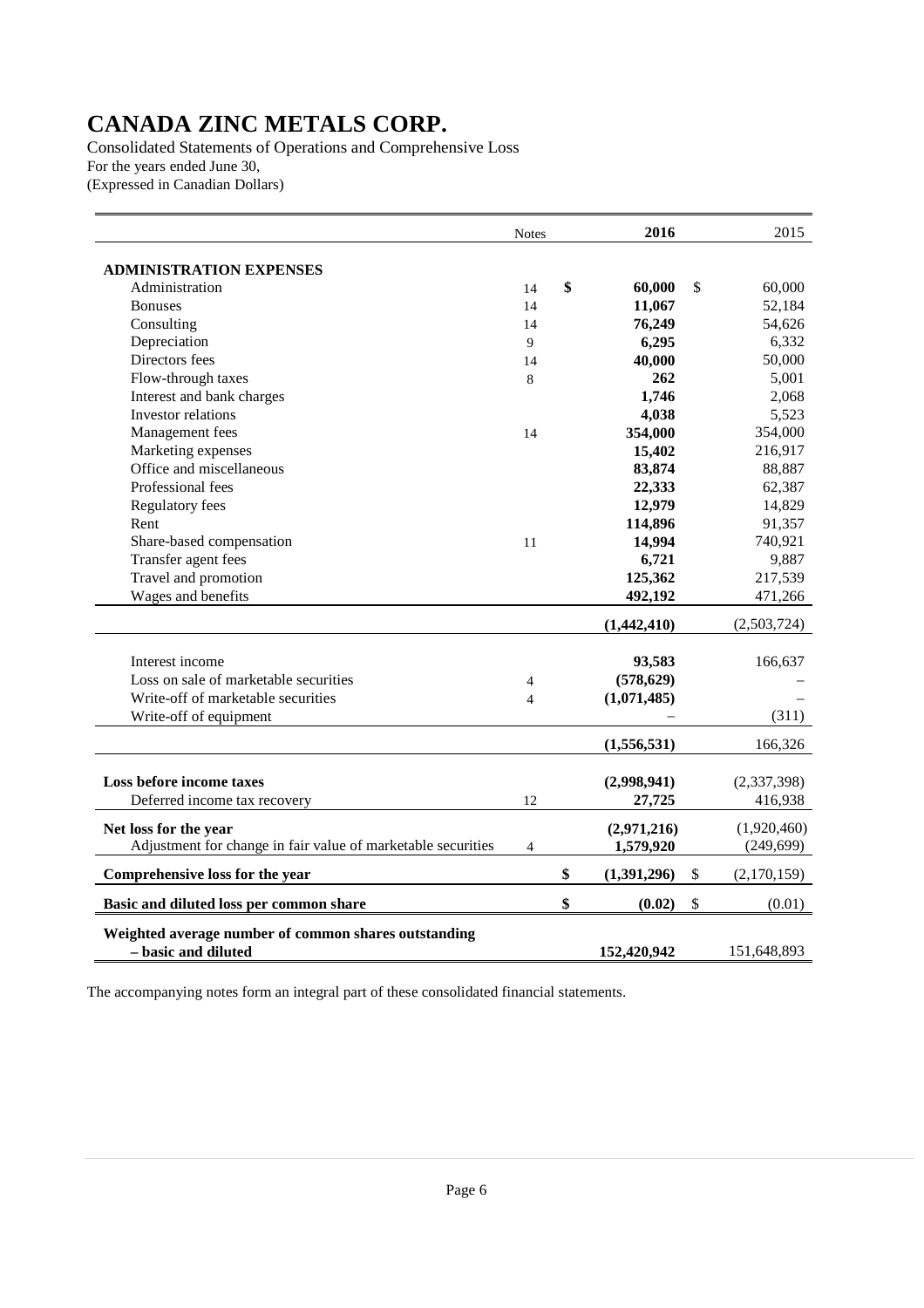Consolidated Statements of Cash Flows For the years ended June 30, (Expressed in Canadian Dollars)

|                                                                                                                                                                                                                         | 2016                                                                      | 2015                                                        |
|-------------------------------------------------------------------------------------------------------------------------------------------------------------------------------------------------------------------------|---------------------------------------------------------------------------|-------------------------------------------------------------|
| <b>CASH FLOWS FROM OPERATING ACTIVITIES</b>                                                                                                                                                                             |                                                                           |                                                             |
| Net loss for the year                                                                                                                                                                                                   | \$<br>(2,971,216)<br>\$                                                   | (1,920,460)                                                 |
| Items not affecting cash:                                                                                                                                                                                               |                                                                           |                                                             |
| Depreciation                                                                                                                                                                                                            | 6,295                                                                     | 6,332                                                       |
| Flow-through taxes accrued                                                                                                                                                                                              |                                                                           | 8,006                                                       |
| Share-based compensation                                                                                                                                                                                                | 14,994                                                                    | 740,921                                                     |
| Loss on sale of marketable securities                                                                                                                                                                                   | 578,629                                                                   |                                                             |
| Write-off of marketable securities                                                                                                                                                                                      | 1,071,485                                                                 |                                                             |
| Write-off of equipment                                                                                                                                                                                                  |                                                                           | 311                                                         |
| Deferred income tax recovery                                                                                                                                                                                            | (27, 725)                                                                 | (416,938)                                                   |
| Accrued interest on investment                                                                                                                                                                                          | (26, 395)                                                                 | (15,880)                                                    |
| Changes in non-cash working capital items:                                                                                                                                                                              |                                                                           |                                                             |
| Receivables                                                                                                                                                                                                             | 50,642                                                                    | 46,478                                                      |
| Prepaid expenses                                                                                                                                                                                                        | (10, 139)                                                                 | (11,093)                                                    |
| Trade payables and accrued liabilities                                                                                                                                                                                  | (71, 196)                                                                 | (22,024)                                                    |
| Cash used in operating activities                                                                                                                                                                                       | (1,384,626)                                                               | (1, 584, 347)                                               |
| <b>CASH FLOWS FROM INVESTING ACTIVITIES</b><br>Marketable securities, net<br>Refundable deposit<br>Investments, net<br>Equipment and leasehold improvements<br>Exploration and evaluation asset costs<br>METC recovered | (112, 349)<br>23,429<br>(2,975,988)<br>(35, 687)<br>(2,087,401)<br>85,291 | (42, 148)<br>23,429<br>(219, 150)<br>(1,850,836)<br>341,021 |
|                                                                                                                                                                                                                         |                                                                           |                                                             |
| Cash used in investing activities                                                                                                                                                                                       | (5, 102, 705)                                                             | (1,747,684)                                                 |
| <b>CASH FLOWS FROM FINANCING ACTIVITIES</b><br>Issuance of capital stock, net of issuance costs<br>Common shares repurchased                                                                                            | (31, 165)                                                                 | 1,892,861<br>(50,703)                                       |
| Cash provided by (used in) financing activities                                                                                                                                                                         | (31, 165)                                                                 | 1,842,158                                                   |
| Change in cash during the year                                                                                                                                                                                          | (6,518,496)                                                               | (1,489,873)                                                 |
| Cash, beginning of year                                                                                                                                                                                                 | 9,068,599                                                                 | 10,558,472                                                  |
| Cash, end of year                                                                                                                                                                                                       | \$<br>\$<br>2,550,103                                                     | 9,068,599                                                   |

Supplemental disclosure with respect to cash flows (Note 13)

The accompanying notes form an integral part of these consolidated financial statements.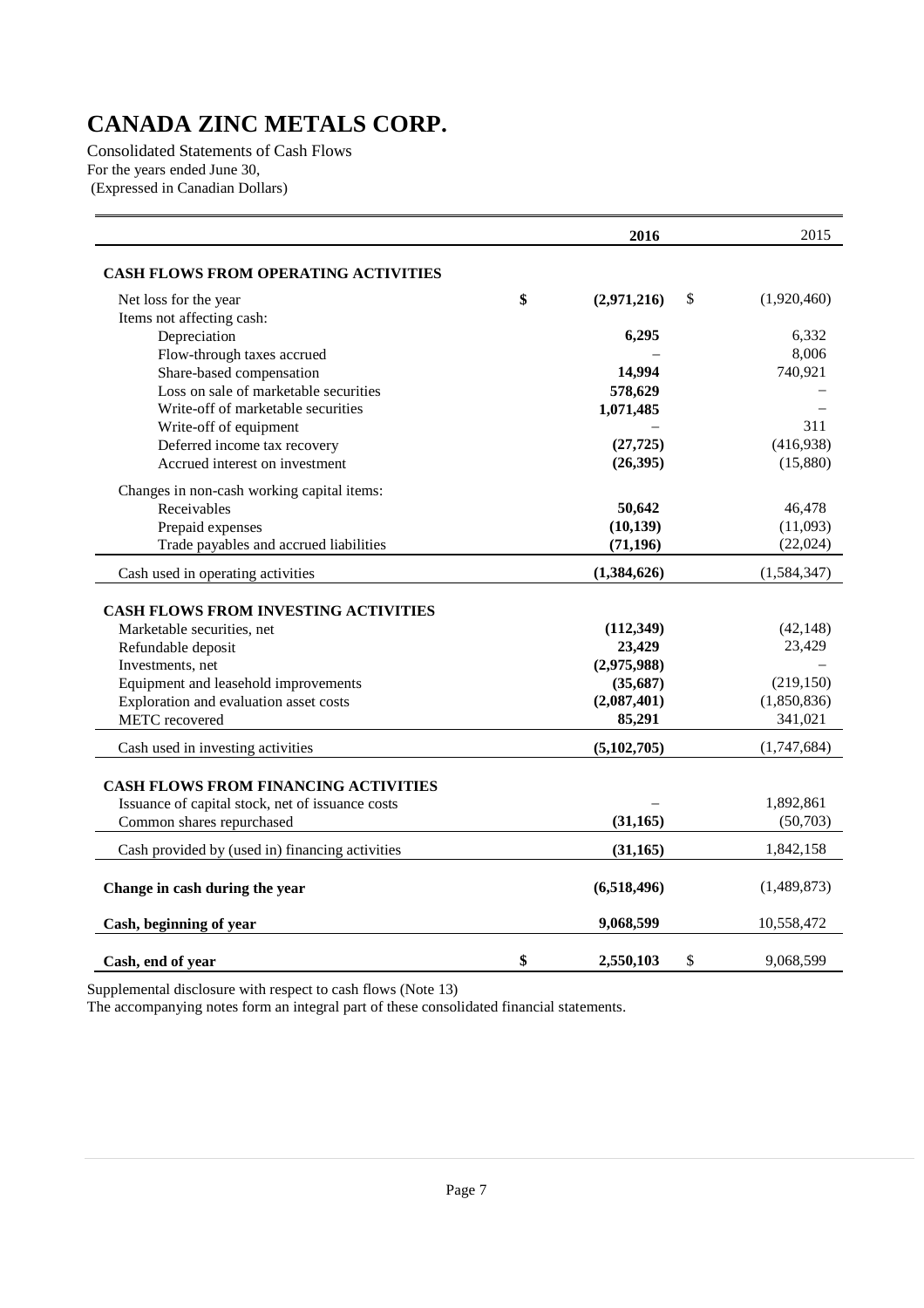Notes to Consolidated Financial Statements For the years ended June 30, 2016 and 2015 (Expressed in Canadian Dollars, unless otherwise stated)

### **1. NATURE AND CONTINUANCE OF OPERATIONS**

Canada Zinc Metals Corp. (the "Company") is incorporated under the laws of the Province of British Columbia. The Company operates in one business segment, that being the exploration and evaluation of resource properties in Canada, and has not yet determined whether these properties contain ore reserves that are economically recoverable. The recoverability of the amounts shown for exploration and evaluation assets is dependent upon the existence of economically recoverable reserves, the ability of the Company to obtain necessary financing to complete their development, and upon future profitable production.

The Company's head office and principal address is Suite 2050-1055 West Georgia Street, PO Box 11121, Royal Centre, Vancouver, BC V6E 3P3. The registered and records office is Suite 1000-840 Howe St., Vancouver, BC V6Z 2M1.

These consolidated financial statements have been prepared on a going concern basis, which presumes that the Company will be able to realize its assets and discharge its liabilities in the normal course of business for the foreseeable future. The Company has incurred losses since its inception and the ability of the Company to continue as a going-concern depends upon its ability to raise adequate financing and to commence profitable operations in the future.

While the Company has been successful in obtaining its required financing in the past, mainly through the issuance of equity capital, there is no assurance that such financing will be available or be available on favorable terms. An inability to raise additional financing may impact the future assessment of the Company as a going concern. The consolidated financial statements do not include adjustments to amounts and classifications of assets and liabilities that might be necessary should the Company be unable to continue operations.

At June 30, 2016, the Company has a positive working capital position of \$6,589,784 (2015 - \$9,485,202). Management believes the Company has sufficient working capital to maintain its operations and its exploration activities for the next fiscal year.

#### **2. SIGNIFICANT ACCOUNTING POLICIES AND BASIS OF PREPARATION**

These financial statements were authorized for issue on October 21, 2016 by the directors of the Company.

#### *Statement of compliance*

These consolidated financial statements, including comparatives, have been prepared in accordance with International Financial Reporting Standards ("IFRS") as issued by the International Accounting Standards Board ("IASB") and Interpretations issued by the International Financial Reporting Interpretations Committee ("IFRIC").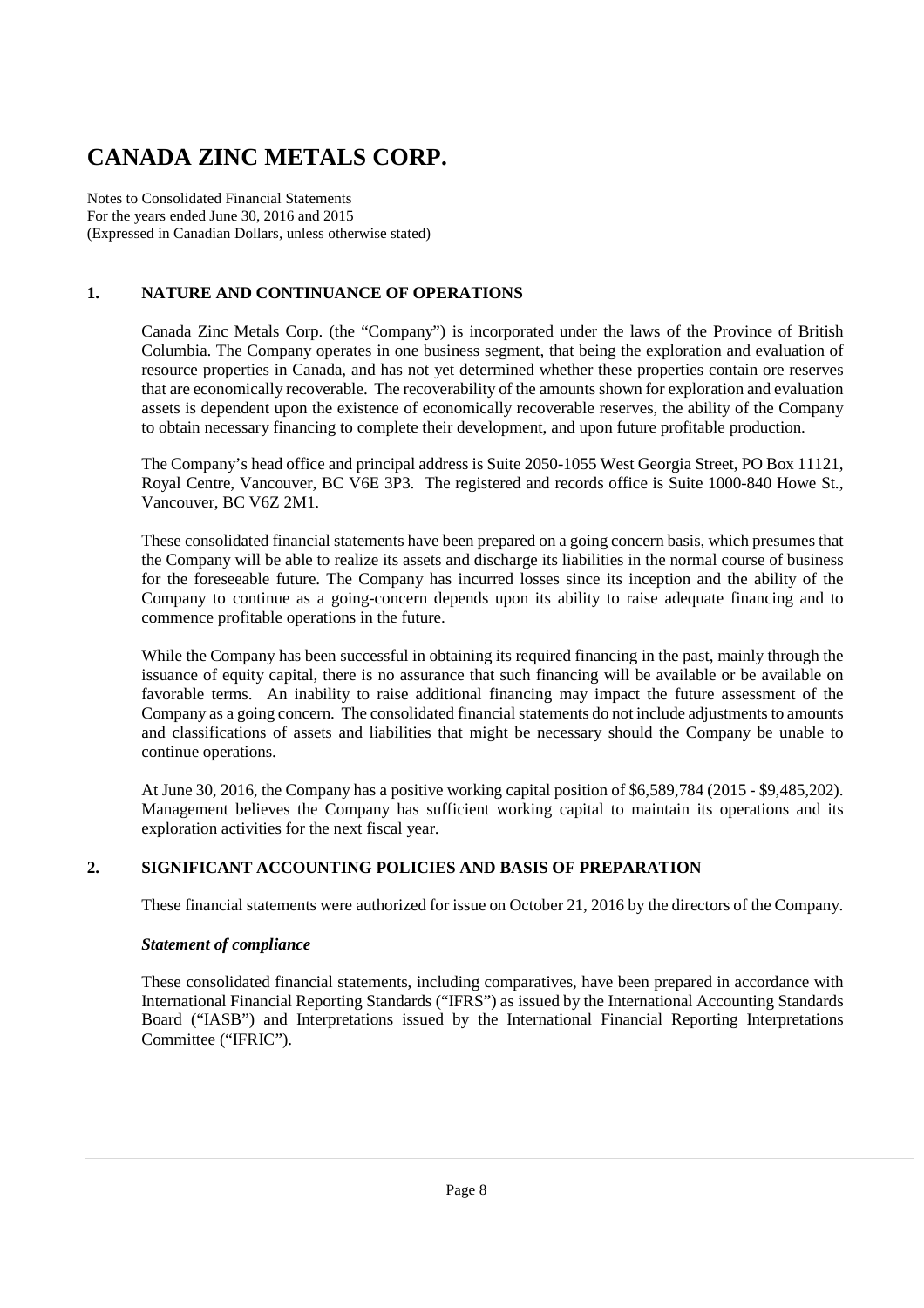Notes to Consolidated Financial Statements For the years ended June 30, 2016 and 2015 (Expressed in Canadian Dollars, unless otherwise stated)

### **2. SIGNIFICANT ACCOUNTING POLICIES AND BASIS OF PREPARATION** (cont'd)

#### *Basis of presentation*

The consolidated financial statements of the Company have been prepared on an accrual basis except for certain cash flow information, and are based on historical costs, except for certain financial instruments classified as financial instruments at fair value through profit and loss or available-for-sale which are stated at their fair value. The consolidated financial statements are presented in Canadian dollars unless otherwise noted, which is also the functional currency of the Company and its subsidiary.

#### *Principles of consolidation*

These consolidated financial statements include amounts of the Company and its wholly owned subsidiary Ecstall Mining Corp. ("Ecstall"), a company incorporated under the laws of the Province of British Columbia and engaged in the exploration and evaluation of resource properties.

Subsidiaries are corporations in which the Company is able to control the financial operating, investing and financing activities and policies, which is the authority usually connected with holding majority voting rights. The consolidated financial statements include the accounts of the Company and its controlled entity from the date on which control was acquired. Ecstall uses the same reporting period and the same accounting policies as the Company.

All inter-entity balances and transactions, including unrealized profits and losses arising from intercompany transactions, have been eliminated in full on consolidation.

#### *Significant accounting judgements, estimates and assumptions*

The preparation of financial statements in conformity with IFRS requires management to make judgments, estimates and assumptions that affect the reported amount of assets and liabilities and the disclosure of contingent liabilities at the date of the financial statements and the reported amount of expenses during the reporting period.

Estimates and assumptions are continuously evaluated and are based on management's experience and other factors, including expectations of future events that are believed to be reasonable under the circumstances. However, actual outcomes can differ from these estimates.

#### **Critical judgments**

The preparation of consolidated financial statements requires management to make judgments regarding the going concern of the Company as discussed in Note 1.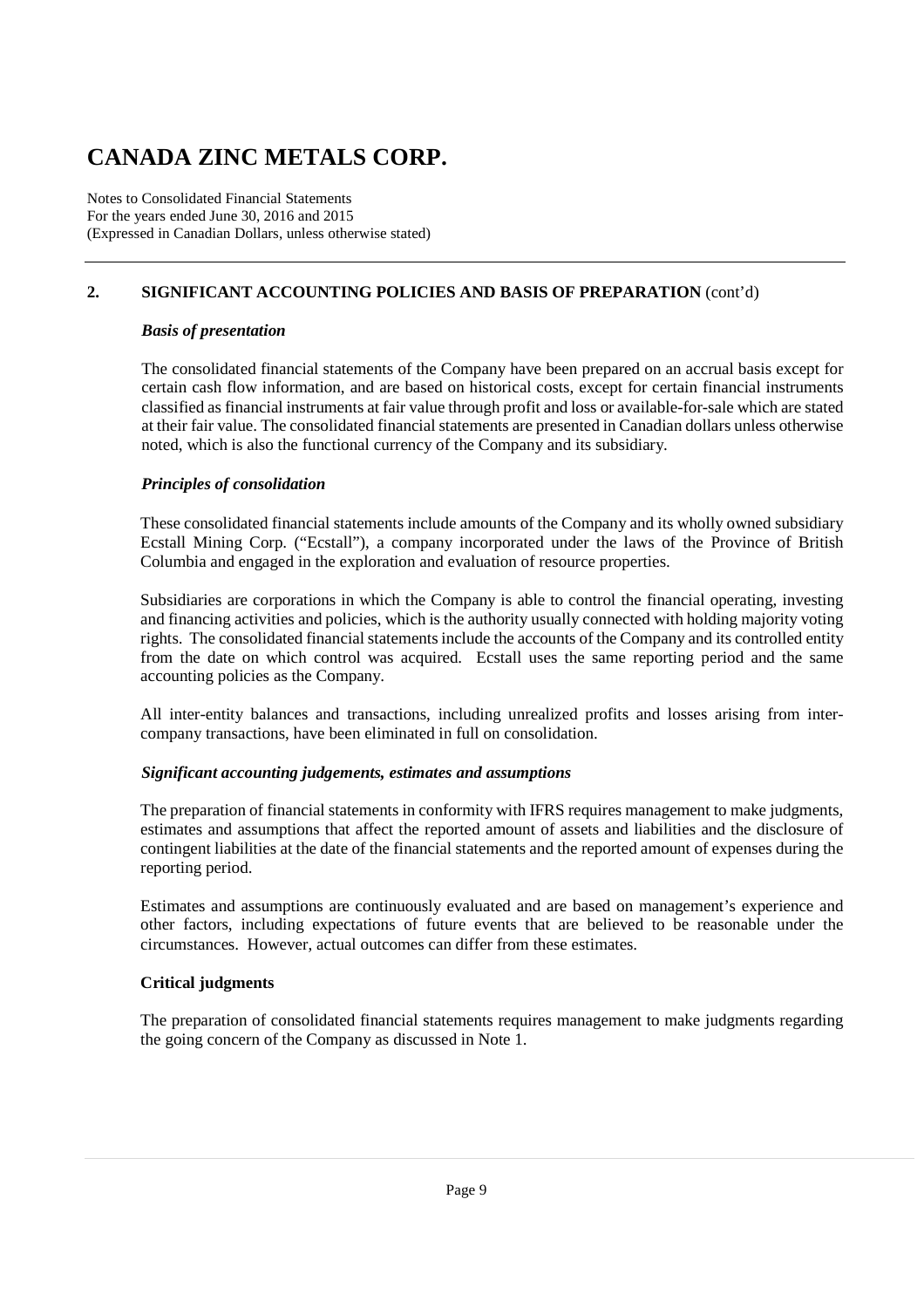Notes to Consolidated Financial Statements For the years ended June 30, 2016 and 2015 (Expressed in Canadian Dollars, unless otherwise stated)

### **2. SIGNIFICANT ACCOUNTING POLICIES AND BASIS OF PREPARATION** (cont'd)

#### *Significant accounting judgements, estimates and assumptions (cont'd)*

#### **Key Sources of Estimation Uncertainty**

Significant estimates made by management affecting these consolidated financial statements include:

#### *Share-based compensation*

Share-based compensation expense is measured by reference to the fair value of the stock options at the date at which they are granted. Estimating fair value for granted stock options requires determining the most appropriate valuation model which is dependent on the terms and conditions of the grant. This estimate also requires determining the most appropriate inputs to the valuation model including the expected life of the option, volatility, dividend yield, and rate of forfeitures and making assumption about them. The value of the share-based compensation expense for the year along with the assumptions and model used for estimating fair value for share-based compensation transactions are disclosed in Note 11.

#### *Financial instruments*

The fair values of financial instruments are estimated based upon market and third party inputs. These estimates are subject to change with fluctuations in commodity prices, interest rates, foreign currency exchange rates and estimates of non-performance risk.

#### *Deferred tax assets & liabilities*

The measurement of deferred income tax provision is subject to uncertainty associated with the timing of future events and changes in legislation, tax rates and interpretations by tax authorities. The estimation of taxes includes evaluating the recoverability of deferred tax assets based on an assessment of the Company's ability to utilize the underlying future tax deductions against future taxable income prior to expiry of those deductions. Management assesses whether it is probable that some or all of the deferred income tax assets will not be realized. The ultimate realization of deferred tax assets is dependent upon the generation of future taxable income, which in turn is dependent upon the successful operations of the Company. To the extent that management's assessment of the Company's ability to utilize future tax deductions changes, the Company would be required to recognize more or fewer deferred tax assets, and deferred tax provisions or recoveries could be affected.

#### *Useful life of equipment and leasehold improvements*

Each significant component of an item of equipment and leasehold improvements is depreciated over its estimated useful life. Estimated useful lives are determined based on current facts and past experience, and take into consideration the anticipated physical life of the asset, existing long-term sales agreements and contracts, current and forecasted demand, the potential for technological obsolescence, and regulations.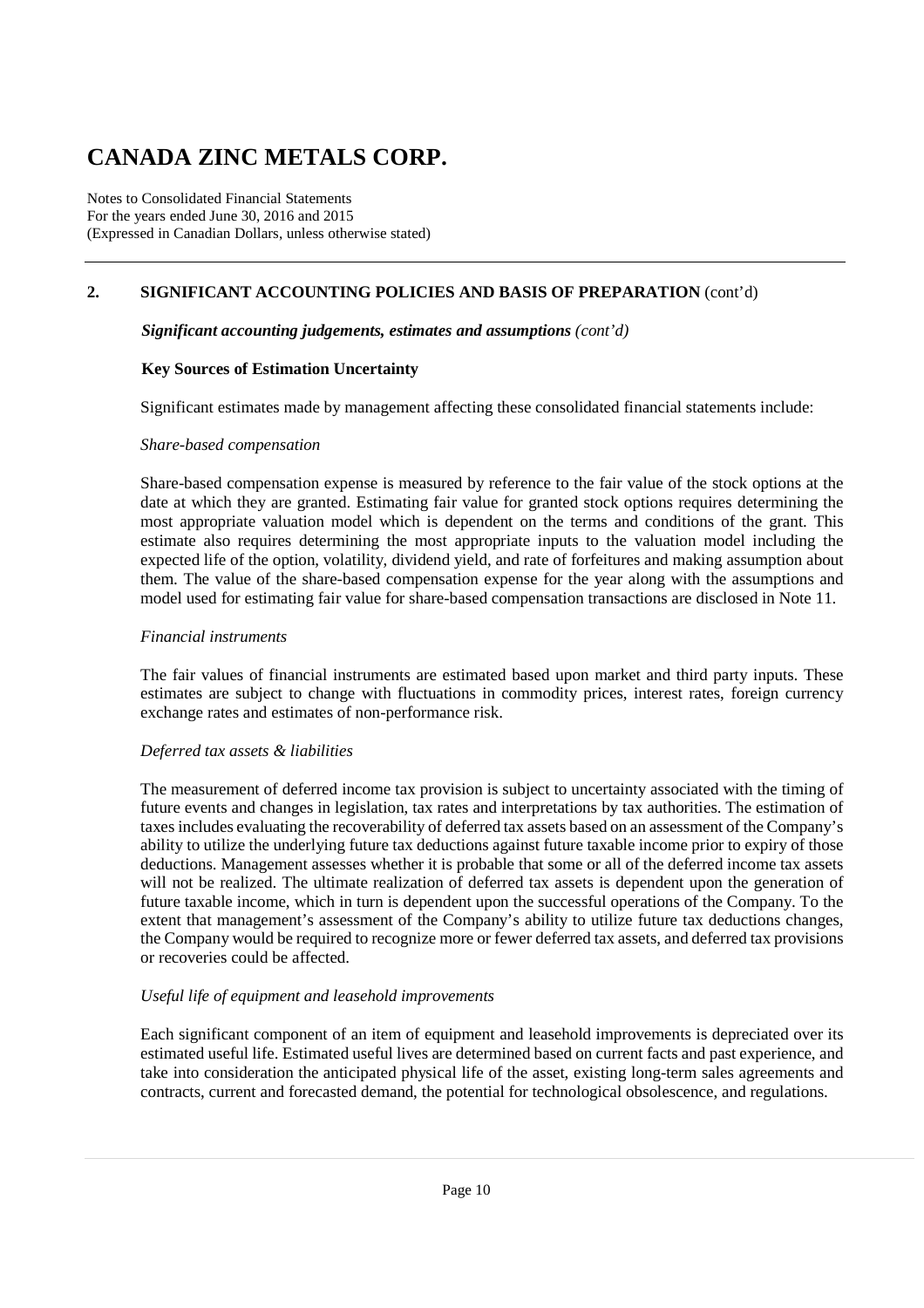Notes to Consolidated Financial Statements For the years ended June 30, 2016 and 2015 (Expressed in Canadian Dollars, unless otherwise stated)

### **2. SIGNIFICANT ACCOUNTING POLICIES AND BASIS OF PREPARATION** (cont'd)

*Carrying value and recoverability of exploration and evaluation assets* 

The carrying amount of the Company's exploration and evaluation assets does not necessarily represent present or future values, and the Company's exploration and evaluation assets have been accounted for under the assumption that the carrying amount will be recoverable. Recoverability is dependent on various factors, including the discovery of economically recoverable reserves, the ability of the Company to obtain the necessary financing to complete the development and upon future profitable production or proceeds from the disposition of the mineral properties themselves. Additionally, there are numerous geological, economic, environmental and regulatory factors and uncertainties that could impact management's assessment as to the overall viability of its properties or to the ability to generate future cash flows necessary to cover or exceed the carrying value of the Company's exploration and evaluation assets.

#### *Financial instruments*

All financial instruments are initially recognized at fair value on the statement of financial position. The Company has classified each financial instrument into one of the following categories: (1) financial assets or liabilities at fair value through profit or loss ("FVTPL"), (2) loans and receivables, (3) available-forsale financial assets, (4) held-to-maturity financial assets, and (5) other financial liabilities. Subsequent measurement of financial instruments is based on their classification.

Financial assets and liabilities at FVTPL are subsequently measured at fair value with changes in those fair values recognized in net earnings. "Available-for-sale" financial assets are subsequently measured at fair value with changes in fair value recognized in other comprehensive income (loss), net of tax. "Held-tomaturity" financial assets, "loans and receivables", and "other financial liabilities" are subsequently measured at amortized cost using the effective interest method.

Fair value hierarchy

The Company uses the following hierarchy for determining and disclosing the fair value of the financial instruments by valuation technique:

- i) Level 1 Applies to assets or liabilities for which there are quoted prices in active markets for identical assets or liabilities.
- ii) Level 2 Applies to assets or liabilities for which there are inputs other than quoted prices included in Level 1 that are observable for the asset or liability, either directly such as quoted prices for similar assets or liabilities in active markets or indirectly such as quoted prices for identical assets or liabilities in markets with insufficient volume or infrequent transactions.
- iii) Level 3 Applies to assets or liabilities for which there are unobservable market data.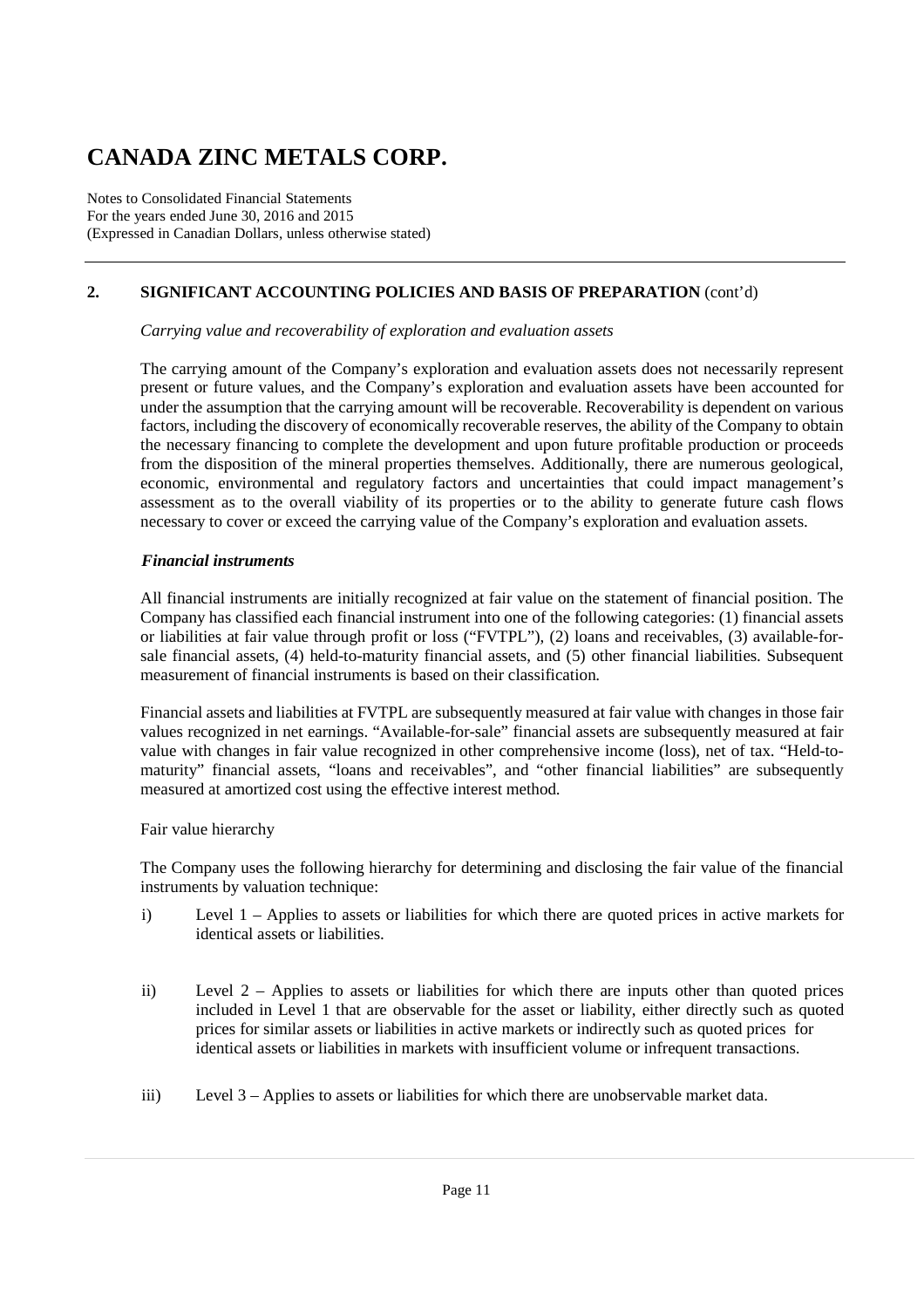Notes to Consolidated Financial Statements For the years ended June 30, 2016 and 2015 (Expressed in Canadian Dollars, unless otherwise stated)

### **2. SIGNIFICANT ACCOUNTING POLICIES AND BASIS OF PREPARATION** (cont'd)

#### *Financial instruments* (cont'd)

Cash, investments and marketable securities have been measured at fair value using Level 1 inputs.

The Company has classified its cash and investments as at FVTPL. Marketable securities are classified as available-for-sale. Receivables (excluding GST receivable), and refundable deposit are classified as loans and receivables and trade payables and accrued liabilities are classified as other financial liabilities, all of which are measured at amortized cost.

The Company's financial instruments at June 30, 2016 are as follows:

|                                        |                                |   |                          | Fair Value      |   | <i>Other</i> |
|----------------------------------------|--------------------------------|---|--------------------------|-----------------|---|--------------|
|                                        | Loans &                        |   | Available for            | through Profit  |   | financial    |
|                                        | receivables                    |   | sale                     | or Loss         |   | liabilities  |
| <b>Financial assets</b>                |                                |   |                          |                 |   |              |
| Cash                                   | \$<br>$\overline{\phantom{0}}$ | S | $\overline{\phantom{0}}$ | \$<br>2,550,103 | S |              |
| Receivables                            | 338                            |   |                          |                 |   |              |
| Marketable securities                  |                                |   | 90,400                   |                 |   |              |
| Investment                             |                                |   |                          | 4,019,351       |   |              |
| Refundable deposit                     | 75,000                         |   |                          |                 |   |              |
| <b>Financial liabilities</b>           |                                |   |                          |                 |   |              |
| Trade payables and accrued liabilities |                                |   |                          |                 |   | 139,130      |
|                                        | \$<br>75,338                   | S | 90,400                   | 6,569,454       |   | 139,130      |

Unless otherwise disclosed their carrying values approximate their fair values due to the short term nature of these instruments.

#### *Equipment and leasehold improvements*

Equipment and leasehold improvements are recorded at cost less accumulated depreciation and impairment charges. Such cost consists of the purchase price, any costs directly attributable to bringing the equipment to the location and condition necessary for its intended use. Depreciation of equipment and leasehold improvements is calculated over the estimated useful lives as follows:

| Camp equipment and fixtures    | 25%     | declining balance method |
|--------------------------------|---------|--------------------------|
| Camp structures and upgrades   | 25%     | declining balance method |
| Computers                      | 55%     | declining balance method |
| Computer software              | 100%    | straight-line method     |
| Office equipment and furniture | 20%     | declining balance method |
| Office leasehold improvements  | 5 years | straight-line method     |
| License                        | 55%     | declining balance method |
| Vehicle                        | 30%     | declining balance method |
|                                |         |                          |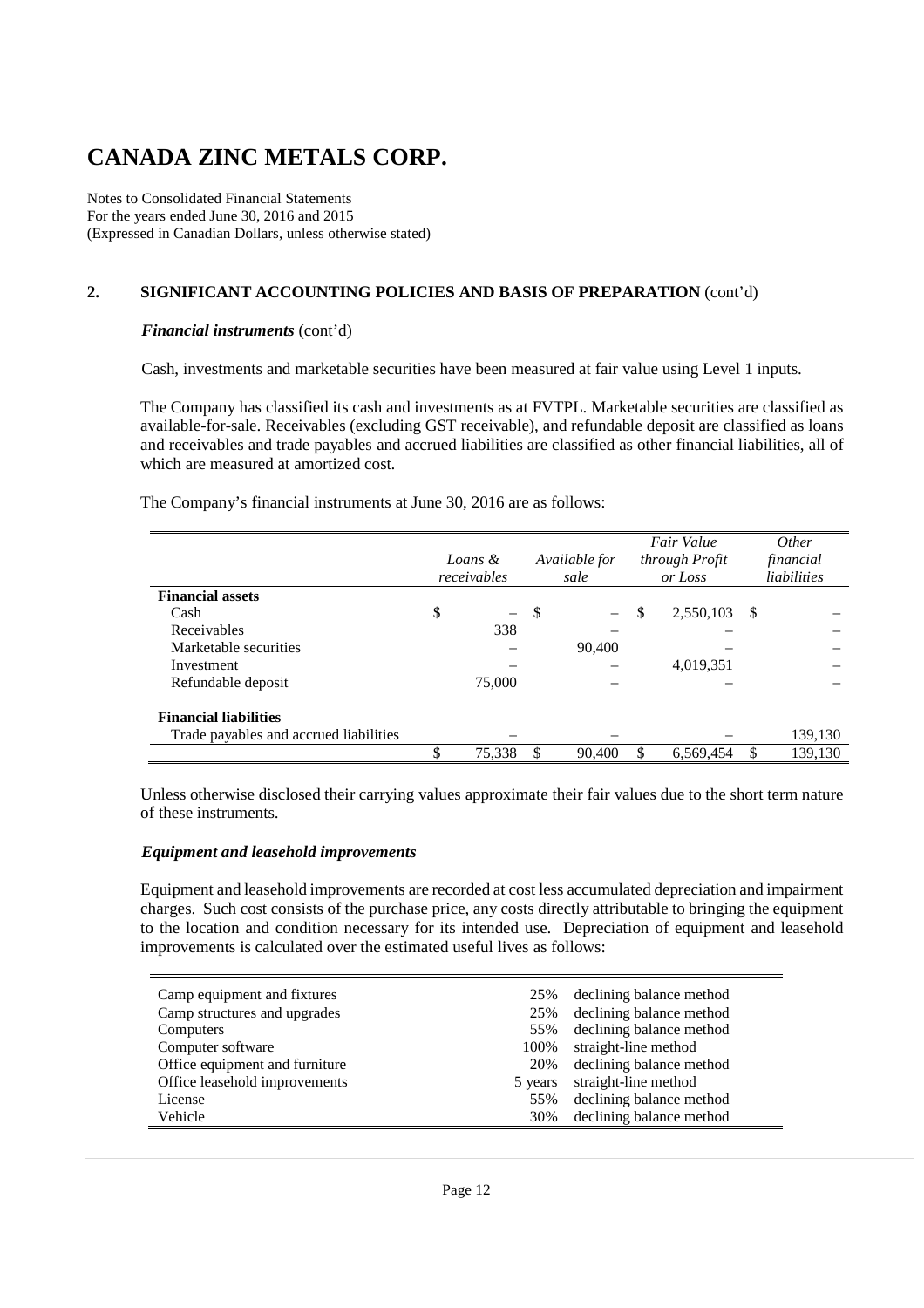Notes to Consolidated Financial Statements For the years ended June 30, 2016 and 2015 (Expressed in Canadian Dollars, unless otherwise stated)

### **2. SIGNIFICANT ACCOUNTING POLICIES AND BASIS OF PREPARATION** (cont'd)

#### *Equipment and leasehold improvements* (cont'd)

In the year of acquisition, only one-half of the depreciation is recorded.

The depreciation of camp equipment and fixtures and camp upgrades is capitalized to exploration and evaluation assets.

Where an item of equipment and leasehold improvements comprises significant components with different useful lives, the components are accounted for as separate items of equipment and leasehold improvements. The cost of replacing part of an item within equipment and leasehold improvements is recognized when the cost is incurred if it is probable that the future economic benefits will flow to the group and the cost of the item can be measured reliably. The carrying amount of the part that has been replaced is expensed. All other costs are recognized as an expense as incurred.

#### *Exploration and evaluation assets*

Exploration and evaluation expenditures are capitalized once the legal right to explore a property has been acquired. Exploration and evaluation assets are recorded at cost less accumulated impairment losses. Direct costs related to the acquisition, exploration and evaluation of exploration and evaluation assets are capitalized until the commercial viability of the asset is established, at which time the capitalized costs are reclassified to mineral properties under development. To the extent that the expenditures are spent to establish ore reserves within the rights to explore, the Company will consider those costs as intangible assets in nature. The depreciation of a capital asset in connection with exploring or evaluating a property of this nature will be included in the cost of the intangible asset.

When a project is deemed to no longer have commercially viable prospects to the Company, exploration and evaluation expenditures in respect of the project are deemed to be impaired. As a result, those exploration and evaluation costs, in excess of estimated recoveries, are written off to the statement of operations and comprehensive loss.

Management reviews the facts and circumstances suggesting if the carrying amount of the exploration and evaluation assets exceeds their recoverable amount on a regular basis.

Exploration costs renounced to shareholders due to flow-through share subscription agreements remain capitalized; however, for income tax purposes the Company has no right to claim these costs as tax deductible expenses.

#### *METC recoverable*

Mining exploration tax credits from the Government of British Columbia for certain exploration expenditures incurred in British Columbia are treated as a reduction of the exploration costs of the respective resource property. The Company records METC recoverable when the Company has filed for a refund with the Government of British Columbia.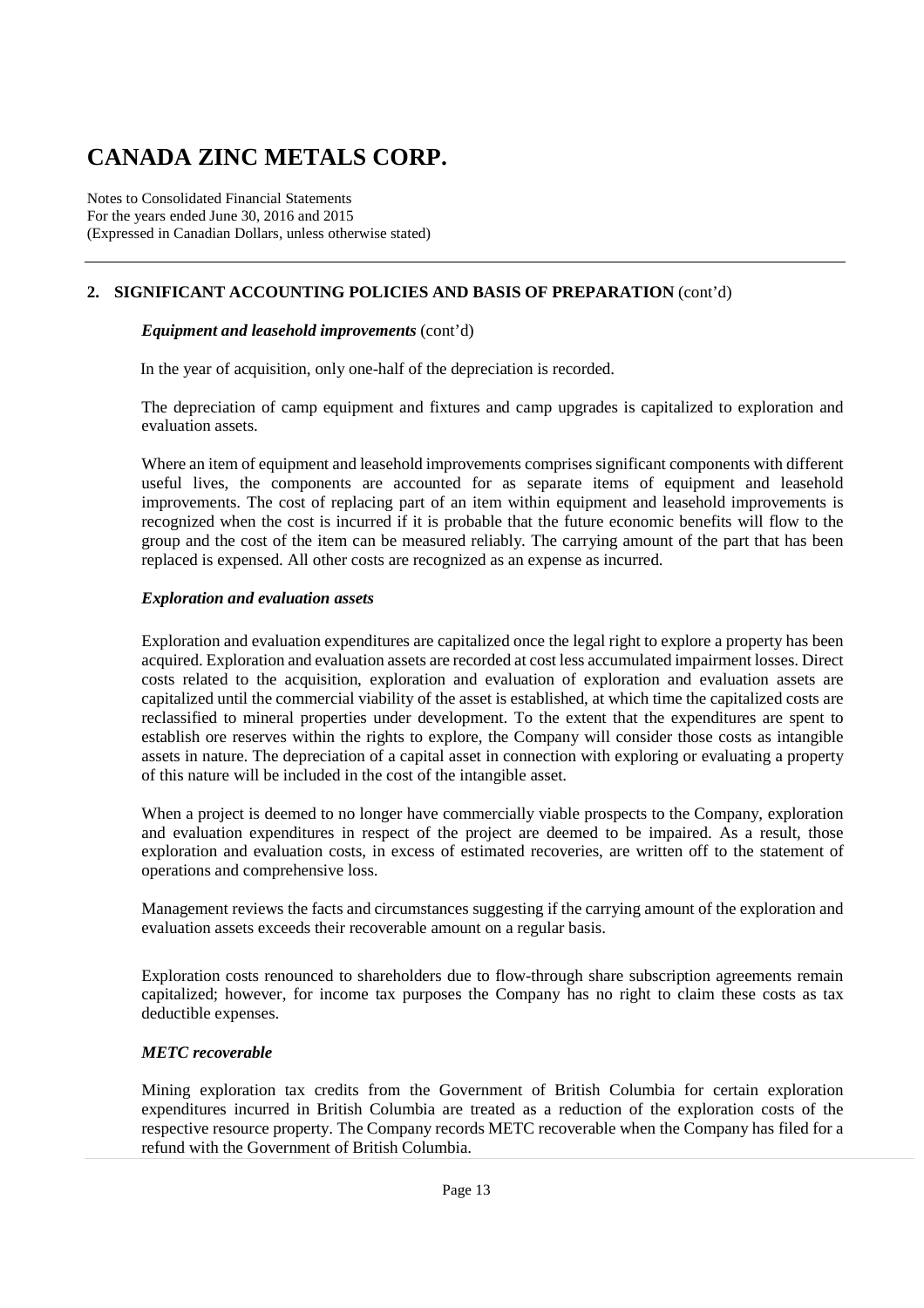Notes to Consolidated Financial Statements For the years ended June 30, 2016 and 2015 (Expressed in Canadian Dollars, unless otherwise stated)

### **2. SIGNIFICANT ACCOUNTING POLICIES AND BASIS OF PREPARATION** (cont'd)

#### *Impairment*

An impairment loss is recognized when the carrying amount of an asset, or its cash generating unit ("CGU"), exceeds its recoverable amount. A CGU is the smallest identifiable group of assets that generates cash inflows that are largely independent of the cash inflows from other assets or groups of assets. Impairment losses are recognized in profit and loss for the period. Impairment losses recognized in respect of CGUs are allocated first to reduce the carrying amount of any goodwill allocated to CGUs and then to reduce the carrying amount of the other assets in the unit on a pro-rata basis.

The recoverable amount of assets is the greater of an asset's fair value less cost to sell and value in use. In assessing value in use, the estimated future cash flows are discounted to their present value using a pre-tax discount rate that reflects the current market assessments of the time value of money and the risks specific to the asset. For an asset that does not generate cash inflows largely independent of those from other assets, the recoverable amount is determined for the cash-generating unit to which the asset belongs.

 An impairment loss is only reversed if there is an indication that the impairment loss may no longer exist and there has been a change in the estimates used to determine the recoverable amount, however, not to an amount higher than the carrying amount that would have been determined had no impairment loss been recognized in previous years.

Assets that have an indefinite useful life are not subject to amortization and are tested annually for impairment.

#### *Flow-through shares*

Canadian tax legislation permits a company to issue securities referred to as flow-through shares whereby the deduction for tax purposes relating to qualified resource expenditures is claimed by the investors rather than the Company. The Company accounts for flow-through shares whereby the premium, if any, paid for the flow-through share in excess of the market value of the shares without a flow-through feature at the time of issue is initially recorded to flow-through premium liability and then included in profit or loss, as a deferred income tax recovery, at the same time the qualifying expenditures are made.

#### *Provisions*

Provisions are recorded when a present legal or constructive obligation exists as a result of past events where it is probable that an outflow of resources embodying economic benefits will be required to settle the obligation, and a reliable estimate of the amount of the obligation can be made.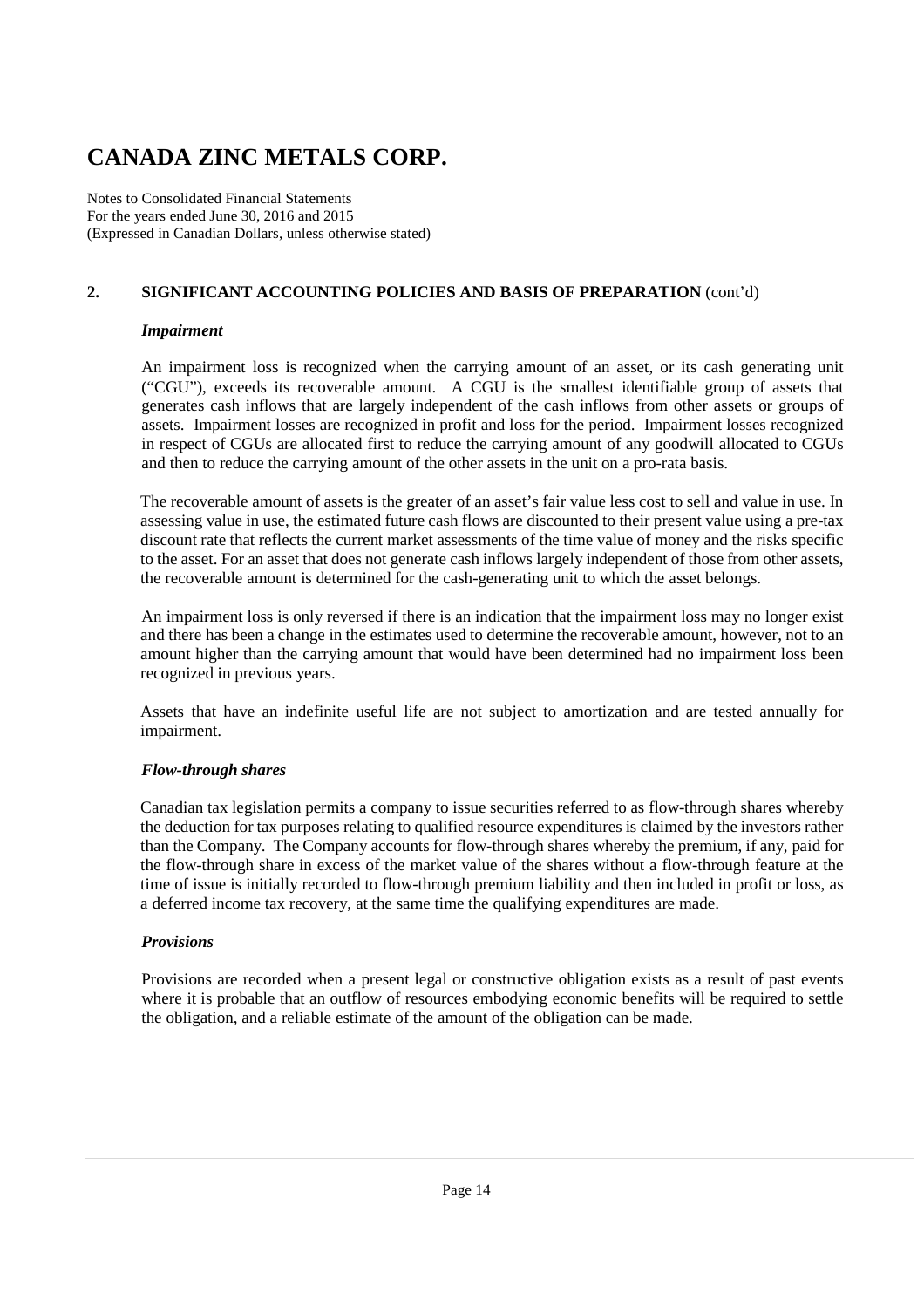Notes to Consolidated Financial Statements For the years ended June 30, 2016 and 2015 (Expressed in Canadian Dollars, unless otherwise stated)

### **2. SIGNIFICANT ACCOUNTING POLICIES AND BASIS OF PREPARATION** (cont'd)

### *Provisions* (cont'd)

The amount recognized as a provision is the best estimate of the consideration required to settle the present obligation at the reporting date, taking into account the risks and uncertainties surrounding the obligation and discount rates. Where a provision is measured using the cash flows estimated to settle the present obligation, its carrying amount is the present value of those cash flows discounted for the market discount rate.

Over time the discounted liability is increased for the changes in the present value based on the current market discount rates and liability risks. When some or all of the economic benefits required to settle a provision are expected to be recovered from a third party, the receivable is recognized as an asset if it is virtually certain that reimbursement will be received and the amount receivable can be measured reliably.

Changes in closure and reclamation estimates are accounted for as a change in the corresponding capitalized cost.

The Company has no significant provisions for the periods presented.

### *Capital stock*

Common shares are classified as equity. Incremental costs directly attributable to the issue of common shares and stock options are recognized as a deduction from equity. Common shares issued for consideration other than cash, are valued based on their market value at the date the shares are issued.

The Company has adopted a residual value method with respect to the measurement of shares and warrants issued as private placement units. The residual value method first allocates value to the more easily measurable component based on fair value and then the residual value, if any, to the less easily measurable component. The Company considers the fair value of common shares issued in the private placements to be the more easily measurable component and the common shares are valued at their fair value, as determined by the closing market price on the announcement date. The balance, if any, is allocated to the attached warrants. Any fair value attributed to the warrants is recorded as reserves.

#### *Share-based compensation*

The Company operates an employee share option plan. The fair value of share-based compensation to employees is measured at grant date using the Black-Scholes option pricing model, and is recognized over the vesting period using the graded vesting method. The fair value of share-based compensation to nonemployees is measured at the date the goods or services are received, at either the fair value of the goods or services received or the fair value of the equity instruments issued using the Black-Scholes option pricing model, if the fair value of the goods or services received cannot be readily measured.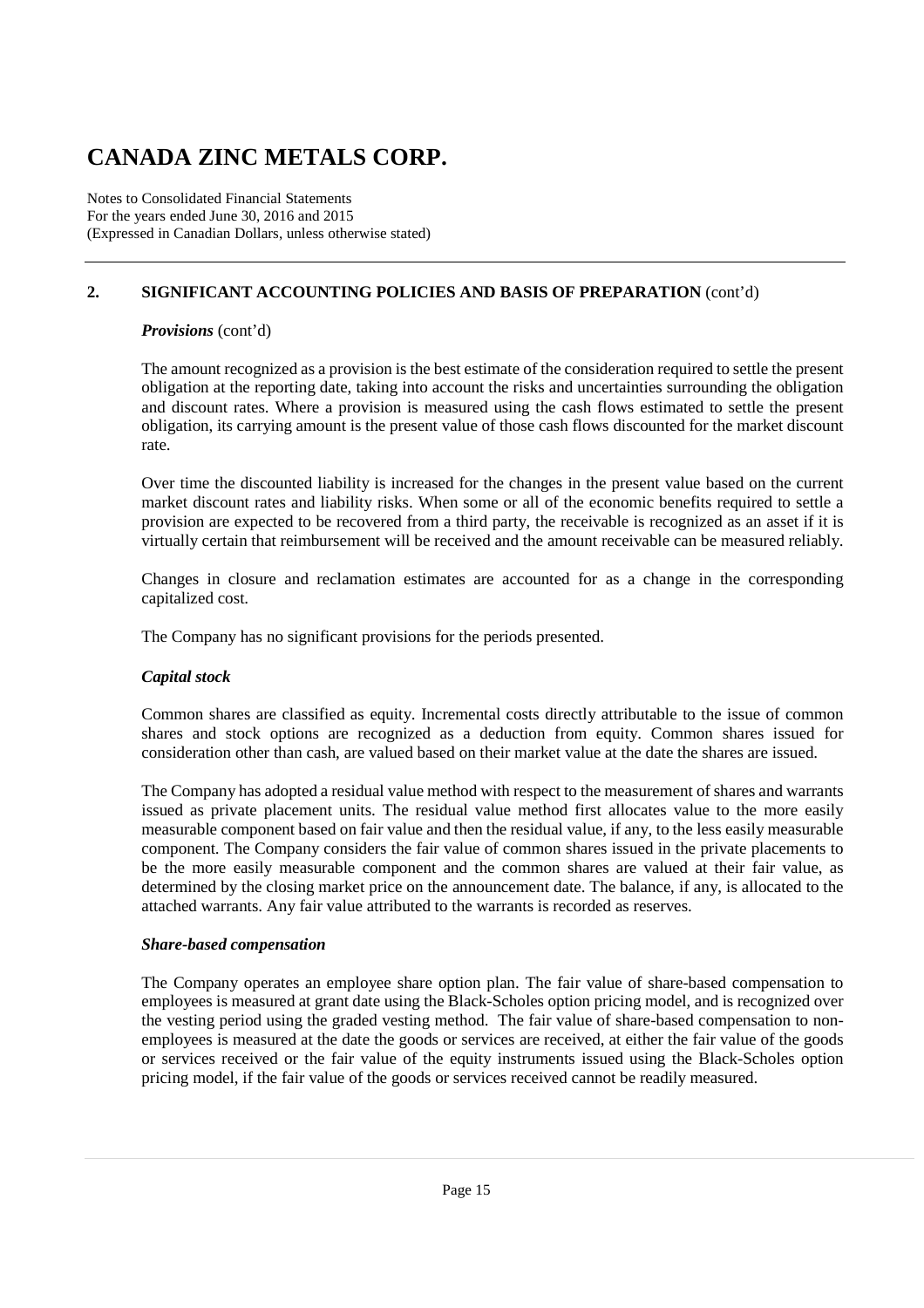Notes to Consolidated Financial Statements For the years ended June 30, 2016 and 2015 (Expressed in Canadian Dollars, unless otherwise stated)

### **2. SIGNIFICANT ACCOUNTING POLICIES AND BASIS OF PREPARATION** (cont'd)

#### *Share-based compensation* (cont'd)

For both employees and non-employees, the fair value is recognized as an expense with a corresponding increase in reserves. The amount recognized as expense is adjusted to reflect the number of share options expected to vest. For share options granted with vesting terms conditional upon the achievement of a performance condition, and the performance condition is not a market condition, the Company revises its estimates of the length of the vesting period, if necessary, when information arises that indicates that the length of the vesting period differs from previous estimates. When this occurs, the change in estimate is accounted for prospectively.

#### *Income taxes*

Income tax expense comprises current and deferred tax. Income tax is recognized in the statement of operations and comprehensive loss except to the extent that it relates to items recognized directly in equity. Current tax expense is the expected tax payable on taxable income for the year, using tax rates enacted or substantively enacted at period end, adjusted for amendments to tax payable with regards to previous years.

Deferred tax is recorded using the liability method, providing for temporary differences, between the carrying amounts of assets and liabilities for financial reporting purposes and the amounts used for taxation purposes.

Temporary differences are not provided for relating to goodwill not deductible for tax purposes, the initial recognition of assets or liabilities that affect neither accounting nor taxable loss, nor differences relating to investments in subsidiaries to the extent that they will probably not reverse in the foreseeable future. The amount of deferred tax provided is based on the expected manner of realization or settlement of the carrying amount of assets and liabilities, using tax rates enacted or substantively enacted at the reporting date.

A deferred tax asset is recognized only to the extent that it is probable that future taxable profits will be available against which the asset can be utilized.

#### *Loss per share*

Loss per share is computed by dividing net loss available to common shareholders by the weighted average number of shares outstanding during the reporting period.

Diluted loss per share is computed similar to basic loss per share except that the weighted average shares outstanding are increased to include additional shares for the assumed exercise of share options and warrants, if dilutive. The number of additional shares is calculated by assuming that outstanding share options and warrants were exercised and that the proceeds from such exercises were used to acquire common stock at the average market price during the reporting periods.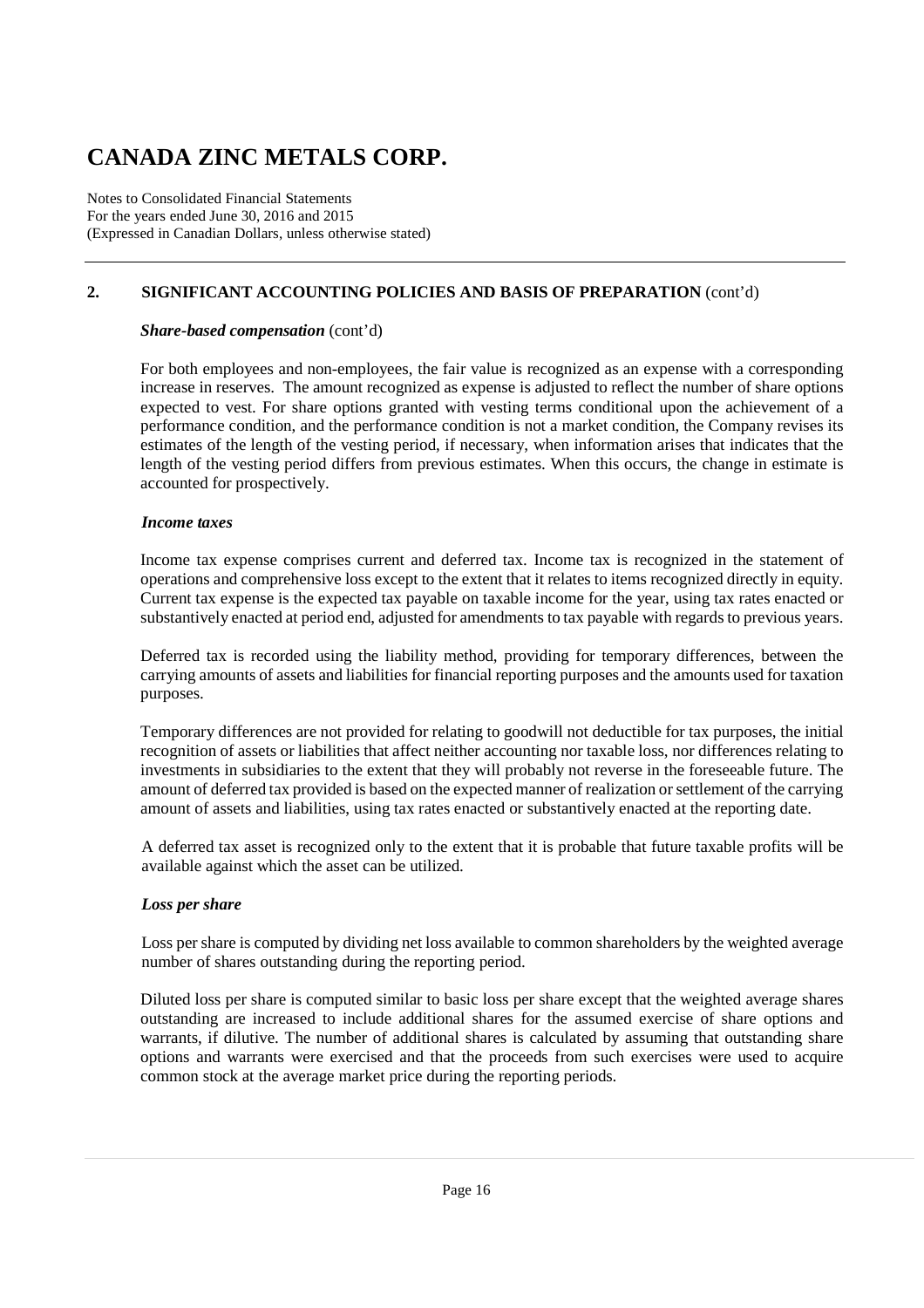Notes to Consolidated Financial Statements For the years ended June 30, 2016 and 2015 (Expressed in Canadian Dollars, unless otherwise stated)

### **2. SIGNIFICANT ACCOUNTING POLICIES AND BASIS OF PREPARATION** (cont'd)

#### *Comprehensive loss*

Comprehensive loss consists of net loss and other comprehensive loss and represents the change in equity which results from transactions and events from sources other than the Company's shareholders. For the periods presented, comprehensive loss includes holding gains and losses from financial instruments classified as available-for-sale.

#### *New standards adopted during the year*

Effective July 1, 2015, the following standards were adopted but did not have a material impact on the consolidated financial statements.

IFRS 7: Amended to require additional disclosures on transition from IAS 39 to IFRS 9, effective for annual periods beginning on or after January 1, 2015.

#### *New standards and interpretations not yet adopted*

Certain new standards, interpretations, amendments and improvements to existing standards were issued by the IASB or IFRIC that are mandatory for future accounting periods. The following have not yet been adopted by the Company and are being evaluated to determine their impact.

- IFRS 9: New standard that replaced IAS 39 for classification and measurement, tentatively effective for annual periods beginning on or after January 1, 2018.
- IFRS 15 Revenue from contracts with customers, the standard on revenue from contracts with customers was issued on May 28, 2014 and is effective for annual reporting periods beginning on or after January 1, 2018 for public entities with early adoption permitted.

#### **3. RECEIVABLES**

|                              | 2016   | 2015   |
|------------------------------|--------|--------|
| Government Sales Tax credits | 14,303 | 64,886 |
| Accrued interest (Note 6)    | 338    | 397    |
|                              | 14.641 | 65,283 |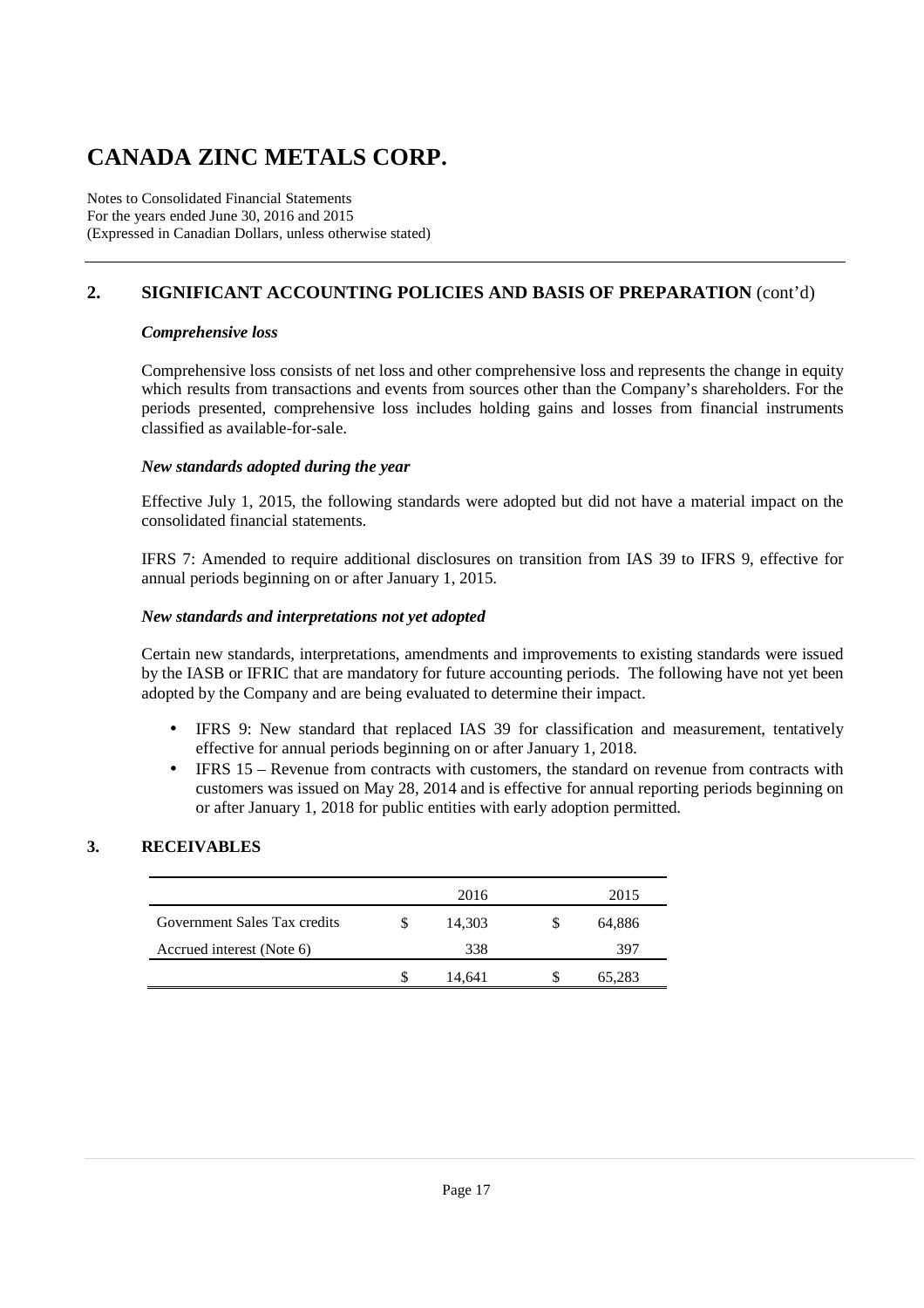Notes to Consolidated Financial Statements For the years ended June 30, 2016 and 2015 (Expressed in Canadian Dollars, unless otherwise stated)

### **4. MARKETABLE SECURITIES**

The Company holds marketable securities that have been designated as available-for-sale as follows:

|                                                                | 2016              | 2015          |
|----------------------------------------------------------------|-------------------|---------------|
| Common shares of public companies:                             |                   |               |
| Fair value, beginning of year                                  | \$<br>48.245      | \$<br>255,796 |
| Purchases                                                      | 116,454           | 42.148        |
| Proceeds from sales                                            | $(4,105)^{1}$     |               |
| Losses realized on sale                                        | $(578,629)^1$     |               |
| Write-off of marketable securities                             | $(1,071,485)^2$   |               |
| Reclassification of previously recognized<br>unrealized losses | $1,617,599^{1,2}$ |               |
| Unrealized losses                                              | (37,679)          | (249, 699)    |
| Fair value, end of year                                        | 90,400            | \$<br>48.245  |

 $<sup>(1)</sup>$  During the year ended June 30, 2016, the Company realized an aggregate loss of \$578,629 on the sale of marketable securities,</sup> which includes a reclassification of previously recognized unrealized losses of \$569,834 from Accumulated Other Comprehensive Loss ("AOCL") to Deficit.

(2) During the year ended June 30, 2016, the Company recorded a \$1,071,485 write-off for its holdings in a suspended company. The write-off amount included a reclassification of previously accumulated unrealized losses of \$1,047,765 from AOCL to Deficit.

#### **5. INVESTMENTS**

Investments consist of highly liquid Canadian dollar denominated non-redeemable guaranteed investment certificates ("GIC") yielding an average fixed interest rate of 1.55% per annum with maturity dates within one year. The investments are classified as FVTPL financial assets. The counter-party is a financial institution.

At June 30, 2016, the company held two GIC investments with total principal amount of \$4,000,000 (2015 - \$1,000,000) and accrued interest of \$19,351 (2015 - \$16,968).

During the year ended June 30, 2016, the Company received interest of \$24,012 (2015 - \$Nil) from its \$1,000,000 GIC investment that matured on December 7, 2015.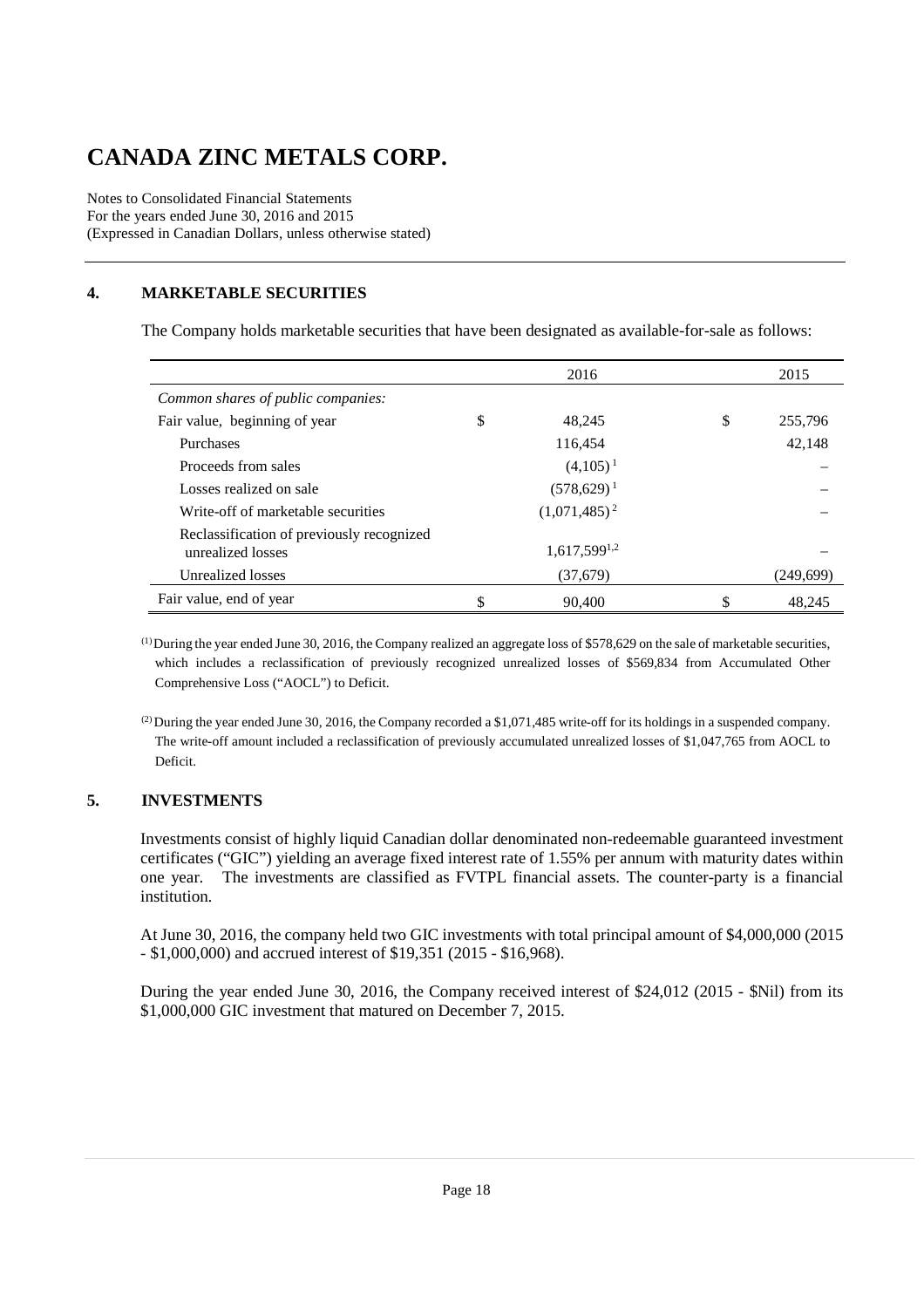Notes to Consolidated Financial Statements For the years ended June 30, 2016 and 2015 (Expressed in Canadian Dollars, unless otherwise stated)

#### **6. OTHER ASSETS**

Other assets comprise of reclamation bonds totalling \$332,500 (2015 – \$332,500) posted as security deposits with the Government of British Columbia in relation to the Akie and Kechika Regional properties. The reclamation bonds are deposited in GICs through a financial institution and earn an average annual variable interest rate of approximately 1.00% and reinvested on an annual basis immediately at maturity. Interest accrued on the GICs is included in receivables (Note 3).

### **7. TRADE PAYABLES AND ACCRUED LIABILITIES**

|                            |    | 2016    | 2015    |
|----------------------------|----|---------|---------|
| Trade payables             | \$ | 97,130  | 486,356 |
| <b>Accrued liabilities</b> |    | 42,000  | 135,092 |
|                            | S  | 139,130 | 621,448 |

#### **8. FLOW-THROUGH PREMIUM LIABILITY**

|                            |   | 2016       | 2015      |
|----------------------------|---|------------|-----------|
| Balance, beginning of year | S | 136,725    | 163,498   |
| Recorded                   |   |            | 147,165   |
| Amortized                  |   | (136, 725) | (173,938) |
| Balance, end of year       | S |            | 136,725   |

During the year ended June 30, 2016, the Company fully amortized the flow-through liability of \$136,725 after incurring the required exploration expenditures qualifying for the flow-through program.

The flow-through agreements require the Company to renounce certain deductions for Canadian exploration expenditures incurred on the Company's resource properties. When the Company uses the "look-back" rule to renounce exploration expenditures to investors before the Company actually incurs them, the Company is liable for the flow-through Part XII.6 tax ("FT Tax"). The reconciliations of the accrued and paid FT Tax for the years ended June 30, 2016 and 2015 are as follows:

|                                         | 2016    | 2015    |
|-----------------------------------------|---------|---------|
| Balance, beginning of year              | 8,006   | 5,918   |
| Accrued                                 | 262     | 8,006   |
| Adjustment of previously accrued FT Tax |         | (3,005) |
| FT Tax paid                             | (8,268) | (2,913) |
| Balance, end of year                    |         | 8,006   |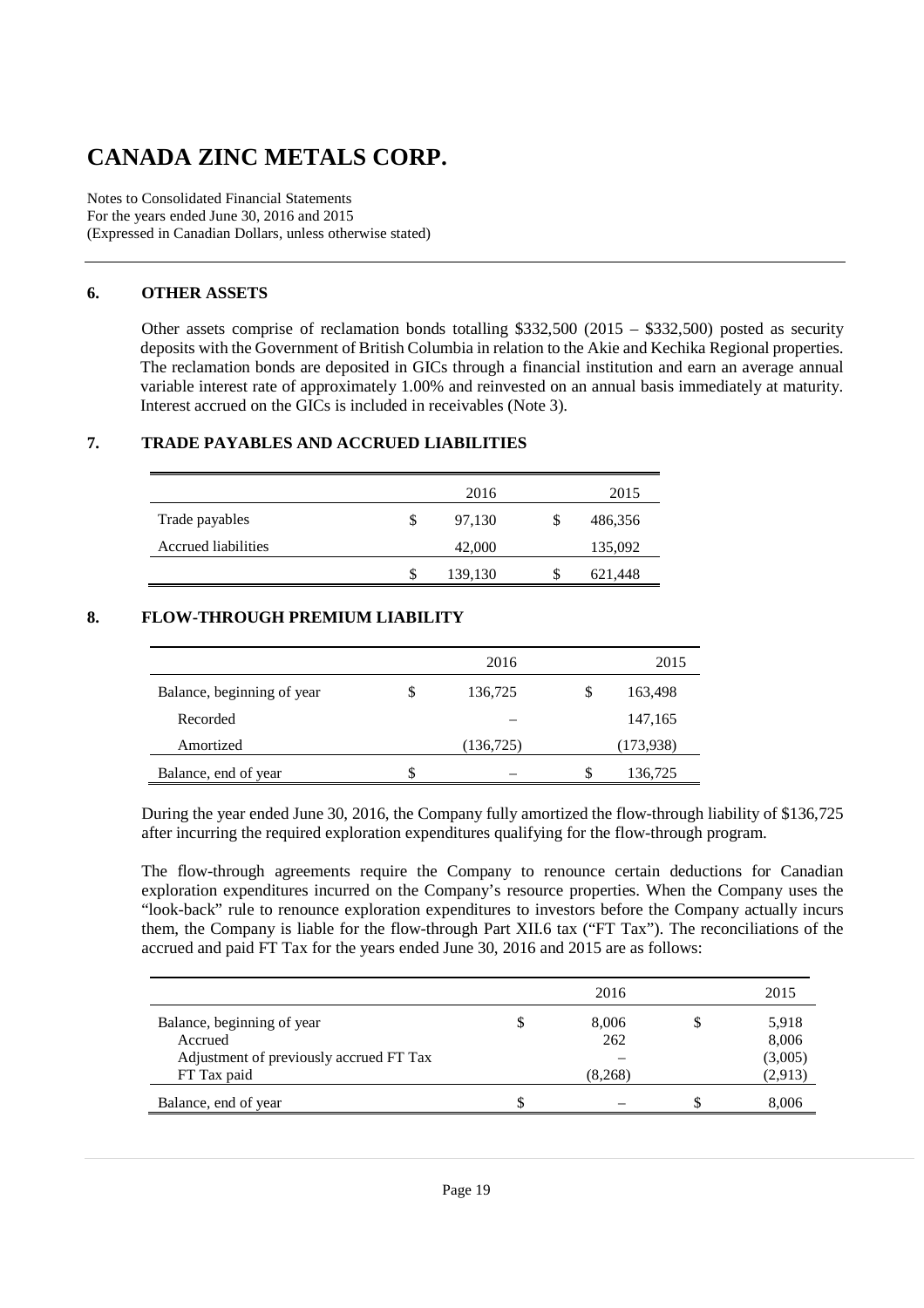Notes to Consolidated Financial Statements For the years ended June 30, 2016 and 2015 (Expressed in Canadian Dollars, unless otherwise stated)

#### **9. EQUIPMENT AND LEASEHOLD IMPROVEMENTS**

|                                  | Computers<br>and software |    | Office<br>equipment<br>and furniture |    | Office<br>leasehold<br>improvements |               | $License$ <sup>(1)</sup> |               | Vehicle <sup>(1)</sup> |     | Camp<br>equipment and<br>$fixtures^{(1)}$ |     | Camp<br>structures and<br>upgrades <sup>(1)</sup> | Total           |
|----------------------------------|---------------------------|----|--------------------------------------|----|-------------------------------------|---------------|--------------------------|---------------|------------------------|-----|-------------------------------------------|-----|---------------------------------------------------|-----------------|
| Cost:                            |                           |    |                                      |    |                                     |               |                          |               |                        |     |                                           |     |                                                   |                 |
| At June 30, 2014                 | \$<br>18,849              | \$ | 15,602                               | \$ | 4,616                               | \$            | 19,000                   | \$            | 37,026                 | \$  | 230,558                                   | S.  | 474,042                                           | \$<br>799,693   |
| Acquisition                      | 7,924                     |    | 2,626                                |    |                                     |               |                          |               |                        |     | 80,120                                    |     | 180,512                                           | 271,182         |
| Write-off                        | (8,556)                   |    | $\overline{\phantom{0}}$             |    |                                     |               |                          |               | $\qquad \qquad$        |     |                                           |     |                                                   | (8, 556)        |
| At June 30, 2015                 | 18,217                    |    | 18,228                               |    | 4,616                               |               | 19,000                   |               | 37,026                 |     | 310,678                                   |     | 654,554                                           | 1,062,319       |
| Acquisition                      | $\overline{\phantom{m}}$  |    | 1,474                                |    | $\overline{\phantom{0}}$            |               | $\overline{\phantom{m}}$ |               | $\qquad \qquad$        |     | 34,213                                    |     |                                                   | 35,687          |
| At June 30, 2016                 | \$<br>18,217              | \$ | 19,702                               | \$ | 4,616                               | \$            | 19,000                   | \$            | 37,026                 | \$  | 344,891                                   | \$  | 654,554                                           | \$<br>1,098,006 |
| <b>Accumulated depreciation:</b> |                           |    |                                      |    |                                     |               |                          |               |                        |     |                                           |     |                                                   |                 |
| At June 30, 2014                 | \$<br>16,663              | \$ | 8,711                                | \$ | 2,308                               | \$            | 18,327                   | <sup>\$</sup> | 25,471                 | \$  | 119,548                                   | \$  | 263,010                                           | \$<br>454,038   |
| Depreciation                     | 3,768                     |    | 1,641                                |    | 923                                 |               | 370                      |               | 3,467                  |     | 34,256                                    |     | 75,322                                            | 119,747         |
| Write-off                        | (8,245)                   |    |                                      |    |                                     |               |                          |               |                        |     |                                           |     |                                                   | (8,245)         |
| At June 30, 2015                 | 12,186                    |    | 10,352                               |    | 3,231                               |               | 18.697                   |               | 28,938                 |     | 153,804                                   |     | 338,332                                           | 565,540         |
| Depreciation                     | 3,649                     |    | 1,722                                |    | 924                                 |               | 303                      |               | 2,426                  |     | 41,611                                    |     | 79,055                                            | 129,690         |
| At June 30, 2016                 | \$<br>15,835              | \$ | 12,074                               | \$ | 4,155                               | \$            | 19,000                   | <sup>\$</sup> | 31,364                 | \$  | 195,415                                   |     | 417,387                                           | \$<br>695,230   |
| Net book value:                  |                           |    |                                      |    |                                     |               |                          |               |                        |     |                                           |     |                                                   |                 |
| At June 30, 2015                 | \$<br>6,031               | S. | 7,876                                | S  | 1,385                               | <sup>\$</sup> | 303                      | <sup>\$</sup> | 8,088                  | S.  | 156,874                                   | \$. | 316,222                                           | \$<br>496,779   |
| At June 30, 2016                 | \$<br>2,382               | \$ | 7,628                                | \$ | 461                                 | \$            | $\qquad \qquad -$        | -S            | 5,662                  | \$. | 149,476                                   |     | 237,167                                           | \$<br>402,776   |

(1) License, vehicles, camp equipment and fixtures and camp upgrades are used for exploration and evaluation activities. Depreciation for these items of \$123,395 for the year ended June 30, 2016 (2015 - \$113,415) has been capitalized to exploration and evaluation assets (Note 10). Depreciation of the remaining items of \$6,295 (2015 - \$6,332) has been expensed.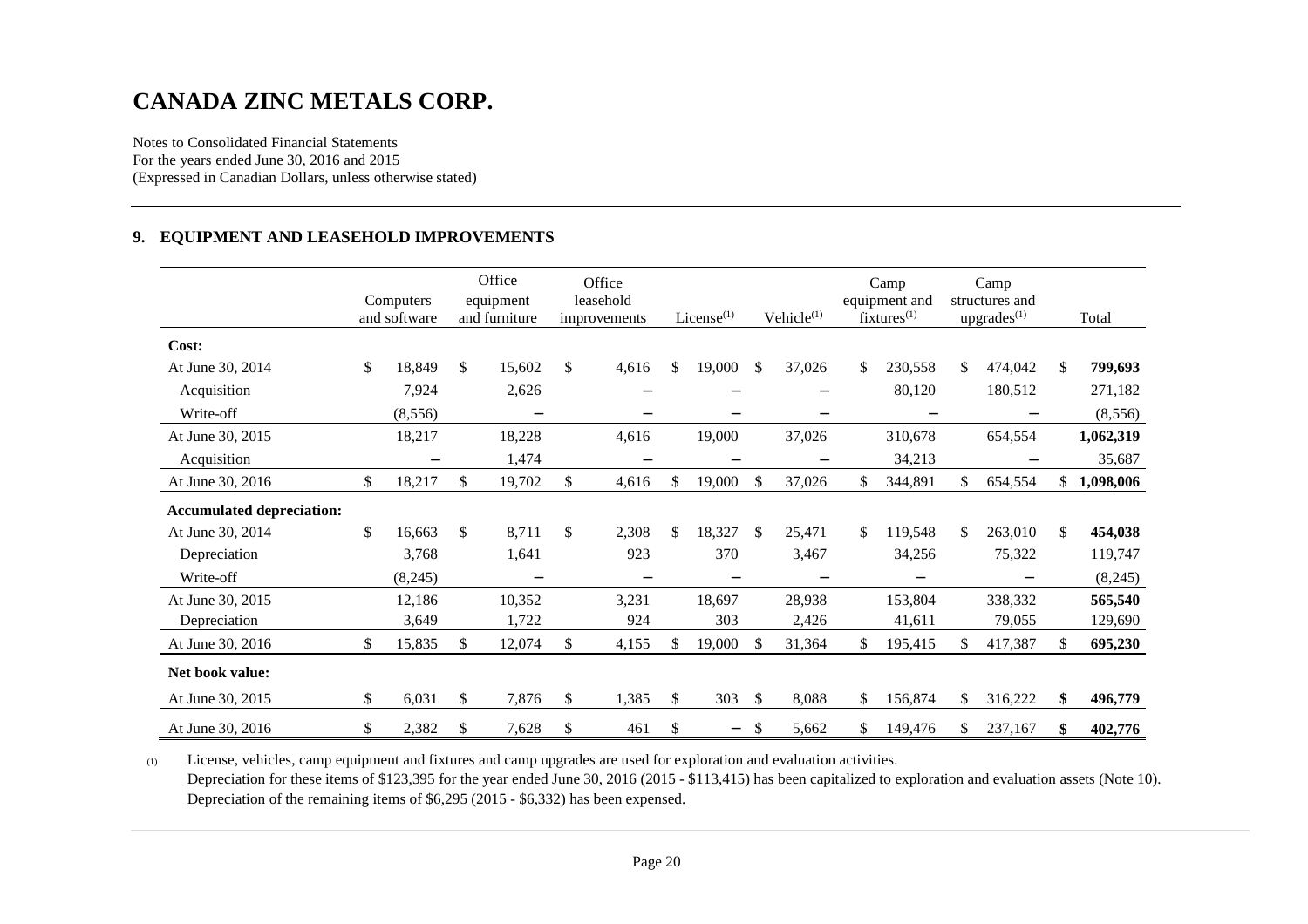Notes to Consolidated Financial Statements For the years ended June 30, 2016 and 2015 (Expressed in Canadian Dollars, unless otherwise stated)

### **10. EXPLORATION AND EVALUATION ASSETS**

Title to exploration and evaluation assets involves certain inherent risks due to the difficulties of determining the validity of certain claims as well as the potential for problems arising from the frequently ambiguous conveyancing history characteristic of many resource claims. The Company has investigated title to all of its exploration and evaluation assets and, to the best of its knowledge, title to all of its claims are in good standing.

#### **Akie Property, British Columbia**

The Akie property is the Company's flagship exploration project and is host to the Cardiac Creek SEDEX Zn-Pb-Ag deposit. The Company owns a 100% interest in the Akie property, which resulted from Company expenditures and the acquisition of Ecstall Mining Corporation.

#### **Kechika Regional project, British Columbia**

The Kechika Regional project, represented by a series of contiguous property blocks including Pie and Mt. Alcock, extends northwest from the Akie property. The Company owns a 100% interest in these properties, which were acquired during fiscal 2007 and 2008, including the acquisition of Ecstall. The interest in the Mt. Alcock property is subject to a 1.0 % net smelter royalty.

In September 2013, the Company entered into an option agreement (the "Agreement') with Teck Resources Limited ("Teck") that would see Teck acquire up to a 70% interest in the Company's Pie, Cirque East and Yuen properties (the "Property"), three of the 10 regional properties that make up the Kechika Regional Project. The terms of the Agreement were amended on September 23, 2015 to revise the dates on which required exploration expenditures had to be incurred.

The Agreement outlines two options (the "Options") that are subject to certain expenditure requirements as outlined below:

- Under the first Option, Teck can earn an undivided 51% interest in and to the Property by incurring a cumulative aggregate of \$3,500,000 in exploration expenditures on the Property on or before December 31, 2017 (extended from September 30, 2017), with \$500,000 in exploration expenditures to be completed on or before September 30, 2014 (incurred) and \$1,295,000 (amended from \$1,500,000 and incurred) in cumulative exploration expenditures to be completed on or before December 31, 2015 (extended from September 30, 2015).
- Under the second Option, Teck may elect to acquire an additional 19% interest in the Property for a total of 70% by incurring an additional \$5,000,000 in exploration expenditures (for a total aggregate of \$8,500,000 in exploration expenditures) on the Property on or before September 30, 2019.

Subject to one or more of the Options being exercised, Teck and the Company will form a joint venture to continue with exploration and, if warranted, development of the Property.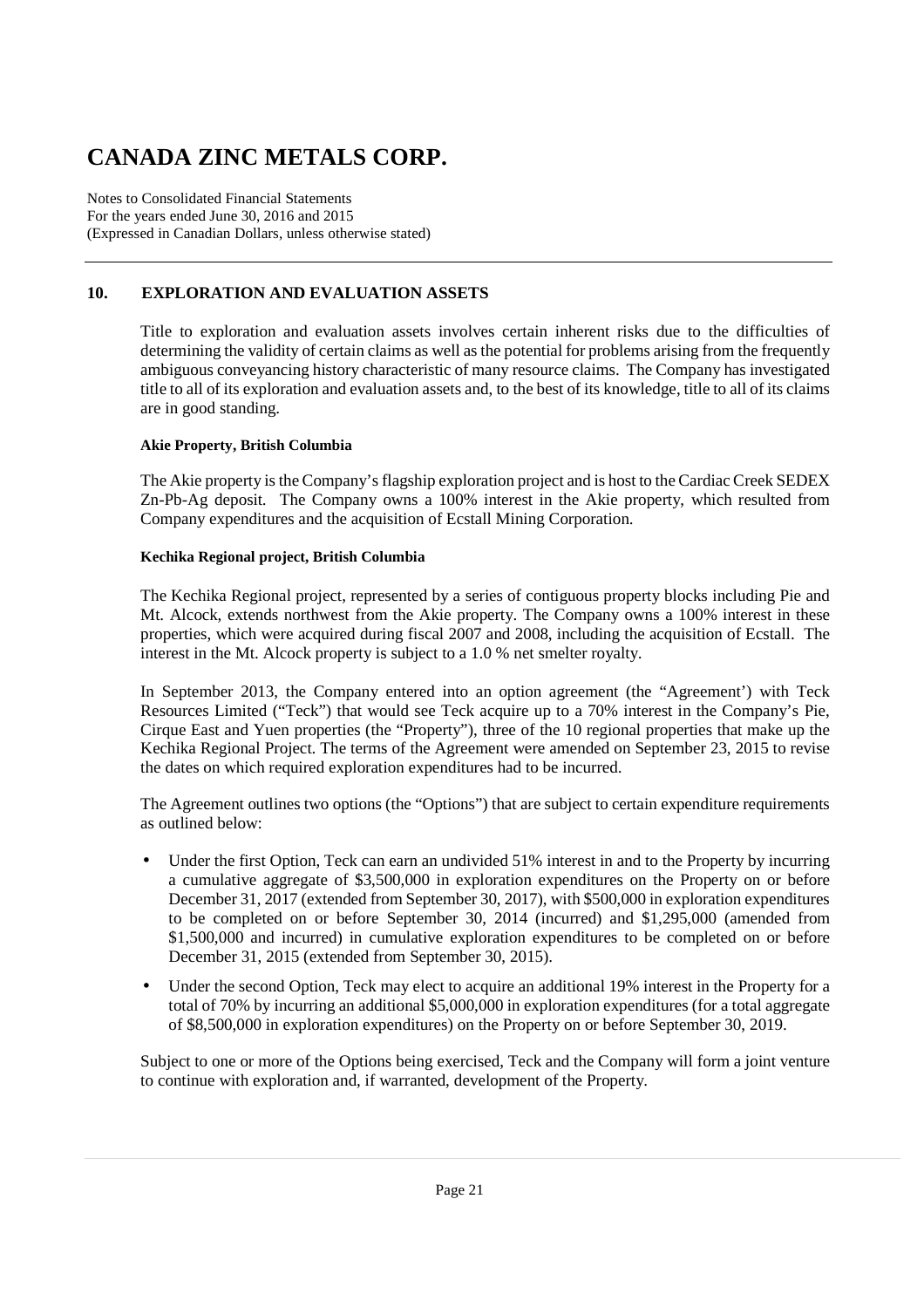Notes to Consolidated Financial Statements For the years ended June 30, 2016 and 2015 (Expressed in Canadian Dollars, unless otherwise stated)

### **10. EXPLORATION AND EVALUATION ASSETS** (cont'd)

Portions of the Property fall within the area of interest provisions of the Teck and Korea Zinc joint venture (the "T-KZ JV") on their adjoining Cirque property. Korea Zinc elected to include the Agreement under the T-KZ JV and delivered Notice of Participation in the Agreement to the Company in November of 2013. Teck and Korea Zinc each hold a 50% interest in the T-KZ JV and , as a result of the Notice of Participation, will share any interest which may be acquired under the Agreement.

Summary of exploration expenditures incurred on various properties:

|                                                                    | <b>Akie Property</b> |              | <b>Kechika Regional</b> | <b>Total</b>     |
|--------------------------------------------------------------------|----------------------|--------------|-------------------------|------------------|
| <b>Acquisition Costs:</b><br>Balance, June 30, 2014, 2015 and 2016 | \$<br>24, 165, 241   | \$           | 336,785                 | \$<br>24,502,026 |
| Deferred exploration costs:                                        |                      |              |                         |                  |
| Balance, June 30, 2014                                             | \$<br>37,517,569     | $\mathbb{S}$ | 4,462,840               | \$<br>41,980,409 |
| Camp equipment, depreciation                                       | 113,415              |              |                         | 113,415          |
| Airborne geophysical survey                                        | 135,744              |              | 148,407                 | 284,151          |
| Camp rental                                                        | 82,839               |              |                         | 82,839           |
| Drilling                                                           | 957,002              |              |                         | 957,002          |
| Geology                                                            | 64,765               |              | 13,183                  | 77,948           |
| Community consultations                                            | 223,438              |              |                         | 223,438          |
| Environmental studies and permit                                   |                      |              |                         |                  |
| compliance monitoring                                              | 63,701               |              |                         | 63,701           |
| Less:                                                              |                      |              |                         |                  |
| METC*                                                              | (44, 175)            |              |                         | (44, 175)        |
| <b>Balance, June 30, 2015</b>                                      | 39,114,298           |              | 4,624,430               | 43,738,728       |
| Camp equipment, depreciation (Note 9)                              | 123,395              |              |                         | 123,395          |
| Airborne geophysical survey                                        | 6,725                |              | 6,175                   | 12,900           |
| Drilling                                                           | 1,440,861            |              |                         | 1,440,861        |
| Geology                                                            | 49,517               |              | 938                     | 50,455           |
| Community consultations                                            | 95,937               |              |                         | 95,937           |
| Environmental studies and permit                                   |                      |              |                         |                  |
| compliance monitoring                                              | 76,126               |              |                         | 76,126           |
| Less:                                                              |                      |              |                         |                  |
| METC*                                                              | (85,291)             |              |                         | (85,291)         |
| <b>Balance, June 30, 2016</b>                                      | \$<br>40,821,568     | \$           | 4,631,543               | \$<br>45,453,111 |
|                                                                    |                      |              |                         |                  |
| <b>Total June 30, 2015</b>                                         | \$<br>63,279,539     | \$           | 4,961,215               | \$<br>68,240,754 |
| <b>Total, June 30, 2016</b>                                        | \$<br>64,986,809     | \$           | 4,968,328               | \$<br>69,955,137 |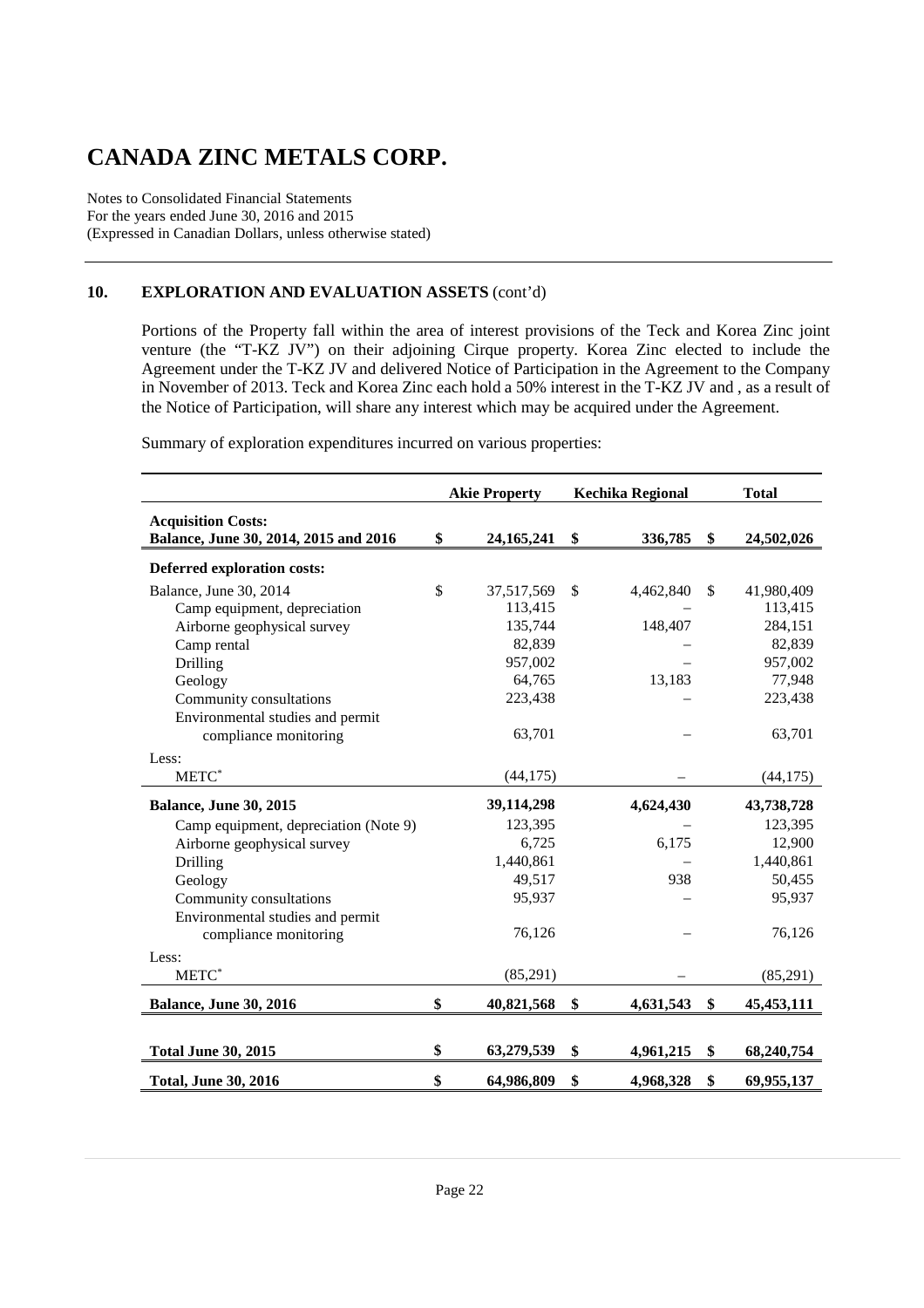Notes to Consolidated Financial Statements For the years ended June 30, 2016 and 2015 (Expressed in Canadian Dollars, unless otherwise stated)

### **10. EXPLORATION AND EVALUATION ASSETS (cont'd)**

\* The Company applies for the 20% British Columbia Mining Exploration Tax Credit ("METC") and the enhanced tax credit of an additional 10% for Mountain Pine Beetle affected areas, on qualified mining exploration costs incurred. During the year ended June 30, 2016, the Company received METC of \$85,291 (2015 - \$44,175) on qualified exploration expenditures incurred in fiscal 2015 in excess of the amounts renounced to flow-through investors.

#### **11. CAPITAL STOCK AND RESERVES**

#### **(a) Authorized**

Unlimited common shares without par value

#### **(b) Issued and outstanding**

During the year ended June 30, 2016:

- (i) the Company received TSX Venture Exchange ("TSX-V") approval for its new Normal Course Issuer Bid ("NCIB") application to purchase at market price up to 7,620,721 common shares, being approximately 5% of the Company's issued and outstanding common shares, through the facilities of the TSX-V. The bid commenced on August 1, 2015 and stayed open for 12 months;
- (ii) the Company repurchased 202,000 of its common shares under the NCIB for total consideration of \$31,165 at a weighted average price of \$0.15 per share; and
- (iii) 149,000 common shares repurchased under the NCIB, of which 145,000 common shares were repurchased in fiscal 2015, were cancelled and returned to the Company's treasury in July 2015. Upon the cancellation, \$94,978 was recorded as a reduction to capital stock for the assigned value of the shares, and \$44,170 was allocated to reserves.

During the year ended June 30, 2015:

- (iv) the Company completed a flow-through private placement of 2,943,310 flow-through shares at a price of \$0.55 per share for gross proceeds of \$1,618,821. A flow-through premium liability of \$147,165 was recorded in connection with this private placement (Note 8);
- (v) the Company also completed a non-flow-through private placement of 580,750 units at a price of \$0.50 per unit for gross proceeds of \$290,375. Each unit consisted of one common share and one-half share purchase warrant of the Company. Each whole warrant entitles the holder to purchase one additional common share at a price of \$0.75 for a period of 12 months from closing;
- (vi) the Company paid an aggregate finder's fee of \$82,622 and incurred regulatory filing fees and other expenses of \$13,713 in connection with the private placements completed during the year;
- (vii) 200,000 share options were exercised at a price of \$0.40 per share, and 200,000 common shares were issued for total proceeds of \$80,000. In addition, a reallocation of \$63,169 from reserves to capital stock was recorded on the exercise of these options. This amount constitutes the fair value of options recorded at the original grant date;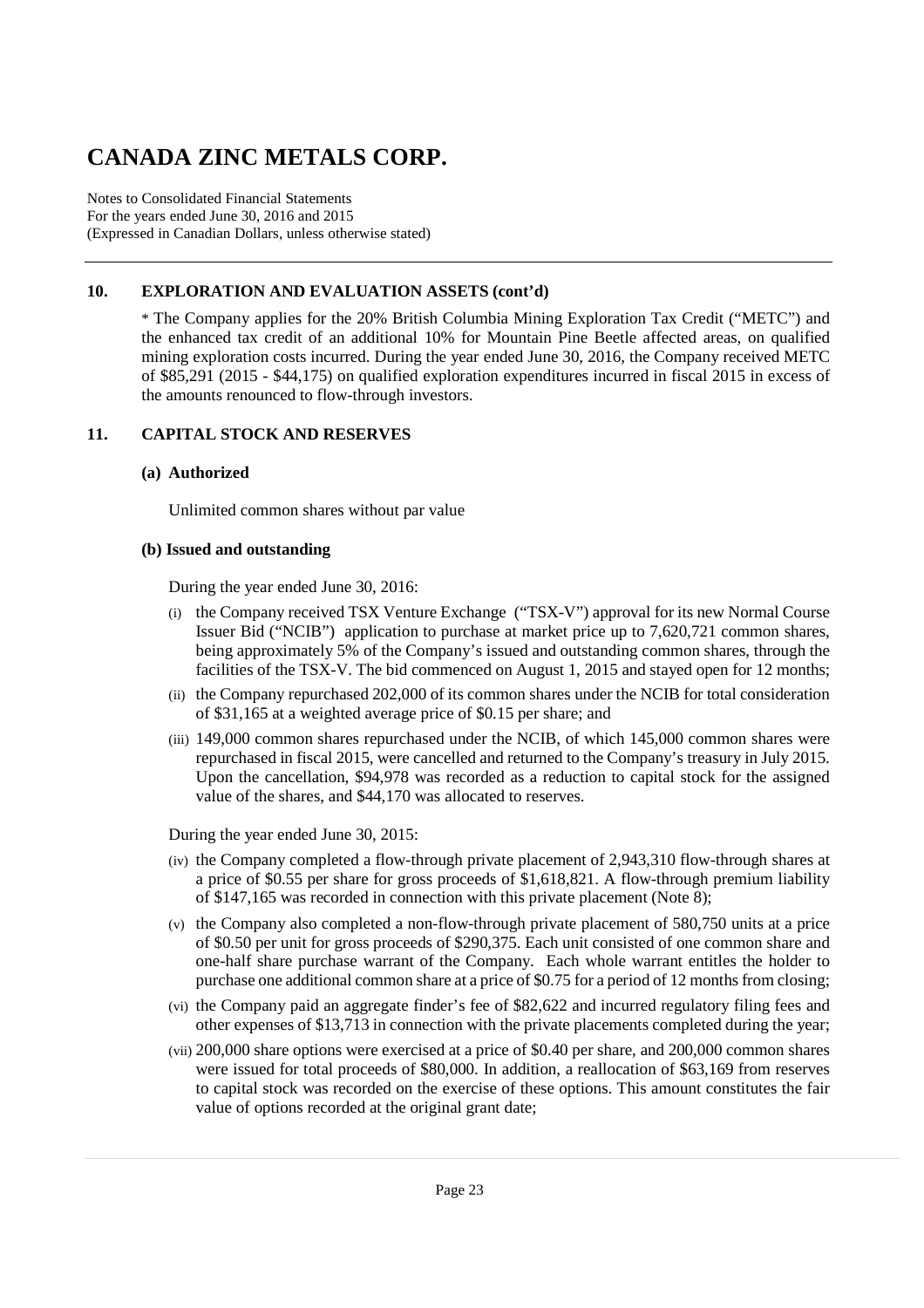Notes to Consolidated Financial Statements For the years ended June 30, 2016 and 2015 (Expressed in Canadian Dollars, unless otherwise stated)

### **11. CAPITAL STOCK AND RESERVES** (cont'd)

#### **(b) Issued and outstanding** (cont'd)

- (viii) the Company received TSX-V approval for its NCIB application to purchase at market price up to 7,441,968 common shares, being approximately 5% of the Company's issued and outstanding common shares, through the facilities of the TSX-V. The bid commenced on August 1, 2014 and stayed open for 12 months;
- (ix) the Company repurchased 147,500 of its common shares under the NCIB for total consideration of \$50,703 at a weighted average price of \$0.34 per share; and
- (x) 117,000 common shares repurchased under the NCIB, of which 114,500 common shares were repurchased in fiscal 2014, were cancelled and returned to the Company's treasury in July 2014. Upon the cancellation, \$75,341 was recorded as a reduction to capital stock for the assigned value of the shares, and \$36,859 was allocated to reserves.

#### **(c) Share options**

The Company has adopted a 20% fixed share option plan whereby the Company has reserved 20,557,283 common shares under the plan. The term of any options granted under the plan is fixed by the Board of Directors and may not exceed ten years from date of grant.

 The number of options granted to a consultant in a 12 month period must not exceed 2% of the issued shares of the Issuer from the date of grant. Options issued to consultants performing investor relations activities must vest in stages over 12 months with no more than 1/4 of the options vesting in any three month period. Share options granted to directors, officers and employees of the Company vest immediately.

Share option transactions and the number of share options outstanding are summarized as follows:

|                                                                         | Options<br>Outstanding                           | Weighted Average<br><b>Exercise Price</b> |
|-------------------------------------------------------------------------|--------------------------------------------------|-------------------------------------------|
| Outstanding, June 30, 2014<br>Granted<br>Exercised<br>Expired/forfeited | 8,007,500<br>3,785,000<br>(200,000)<br>(970,000) | \$.<br>0.49<br>0.23<br>0.40<br>0.45       |
| Outstanding, June 30, 2015<br>Expired                                   | 10,622,500<br>(3,645,000)                        | 0.39<br>0.55                              |
| Outstanding, June 30, 2016                                              | 6,977,500                                        | 0.32<br>\$.                               |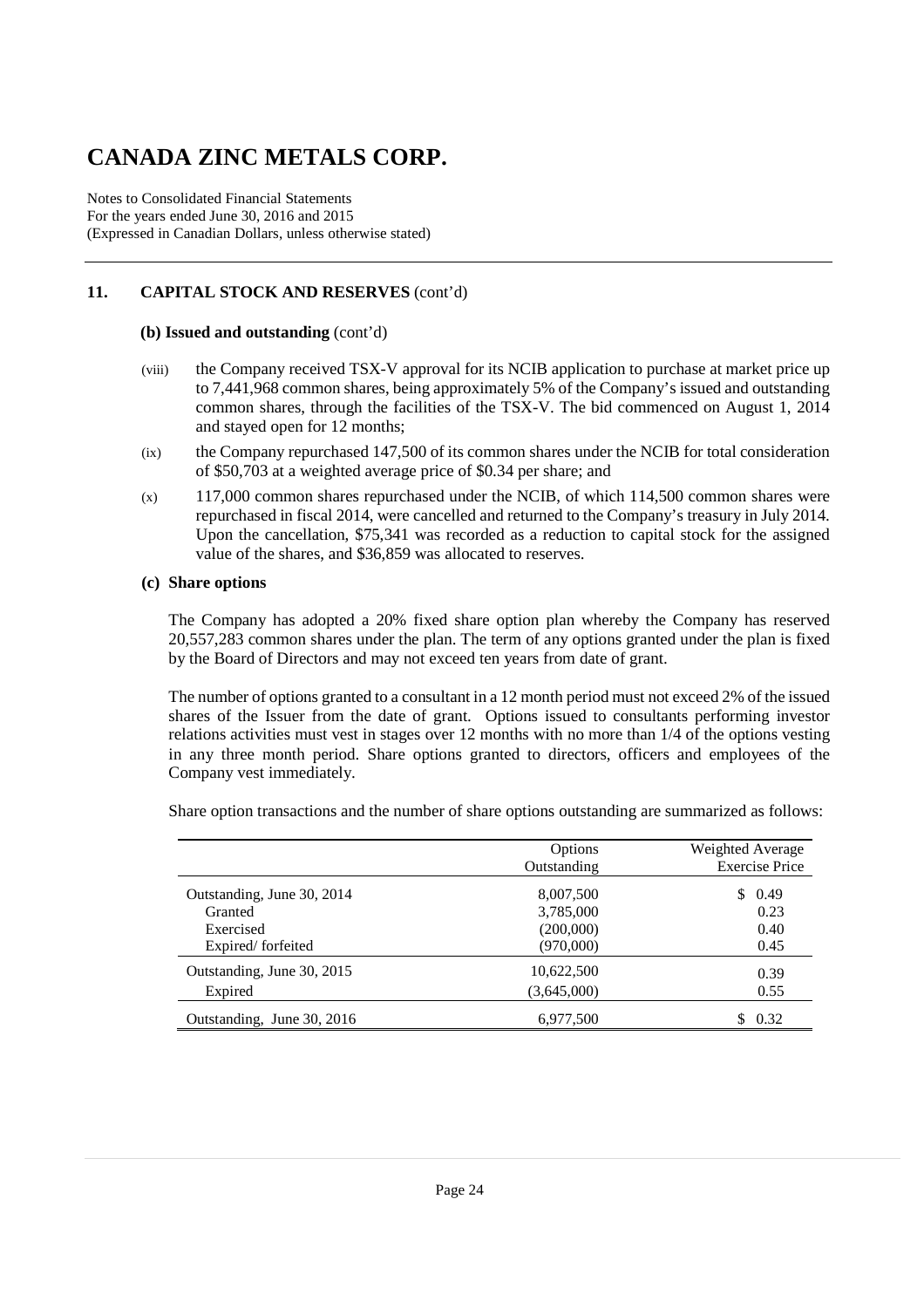Notes to Consolidated Financial Statements For the years ended June 30, 2016 and 2015 (Expressed in Canadian Dollars, unless otherwise stated)

### **11. CAPITAL STOCK AND RESERVES (cont'd)**

#### **(c) Share options** (cont'd)

Share options outstanding and exercisable at June 30, 2016 are summarized as follows:

|                  |          |                    | Remaining       | Number of   |
|------------------|----------|--------------------|-----------------|-------------|
| Number of        | Exercise |                    | Life of Options | Options     |
| Options          | Price    | <b>Expiry Date</b> | (Years)         | Exercisable |
| 100,000          | \$1.05   | February 11, 2018  | 1.62            | 100,000     |
| 95,000           | \$0.23   | February 11, 2018  | 1.62            | 95,000      |
| $220,000^{(*)}$  | \$0.25   | October 31, 2018   | 2.34            | 220,000     |
| 50,000           | \$ 0.40  | October 9, 2019    | 3.28            | 50,000      |
| $240,000^{(**)}$ | \$ 0.41  | October 13, 2016   | 0.29            | 240,000     |
| 25,000           | \$0.63   | January 15, 2020   | 3.55            | 25,000      |
| 30,000           | \$0.23   | January 15, 2020   | 3.55            | 30,000      |
| 42,500           | \$0.23   | November 8, 2020   | 4.36            | 42,500      |
| 545,000          | \$ 0.55  | November 24, 2020  | 4.41            | 345,000     |
| 5,000            | \$0.23   | November 24, 2020  | 4.41            | 5,000       |
| 1,290,000        | \$0.39   | December 27, 2023  | 7.50            | 1,290,000   |
| 600,000          | \$ 0.35  | June 16, 2021      | 4.96            | 600,000     |
| 3,735,000        | \$0.23   | April 10, 2025     | 8.78            | 3,735,000   |
| 6,977,500        | \$0.32   |                    | 7.07            | 6,777,500   |

 $(*)$  45,000 options were exercised subsequent to June 30, 2016 (Note 18).

(\*\*) Options expired unexercised subsequent to June 30, 2016.

During the year ended June 30, 2016, the Company recorded share-based compensation expense of \$14,994 (2015 – \$730,007) for the vested portion of share options granted in prior years.

During the year ended June 30, 2015, the Company re-priced previously granted stock options to a number of employees to acquire 172,500 common shares at a price between \$0.53 per share and \$1.05 per share, expiring between February 11, 2018 and November 24, 2020, to \$0.23 per share. The Company recorded \$10,914 in additional share-based compensation expense in connection with the re-pricing in fiscal 2015.

The Company uses the Black-Scholes option pricing model to calculate the fair value of stock options granted. The Black-Scholes model was developed for use in estimating the fair value of traded options that have no vesting restrictions. The model requires management to make estimates, which are subjective and may not be representative of actual results. Changes in assumptions can materially affect estimates of fair values.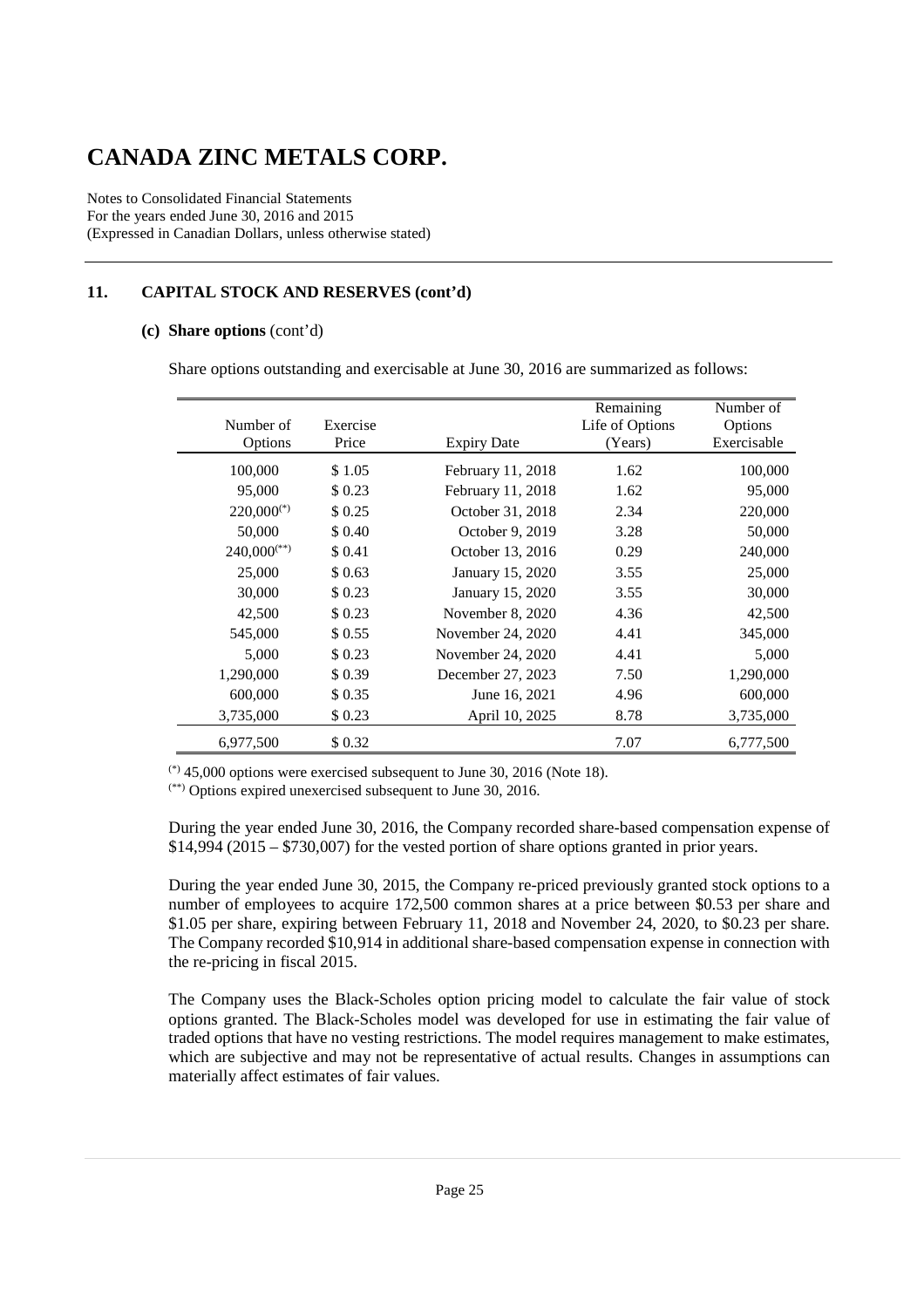Notes to Consolidated Financial Statements For the years ended June 30, 2016 and 2015 (Expressed in Canadian Dollars, unless otherwise stated)

### **11. CAPITAL STOCK AND RESERVES** (cont'd)

#### **(c) Share options** (cont'd)

The following weighted average assumptions were used to estimate the following weighted average grant date fair values:

|                                        | 2016 | 2015             | 2015            |
|----------------------------------------|------|------------------|-----------------|
|                                        |      | Options modified | Options granted |
| Number of options                      |      | 172,500          | 3,785,000       |
| Risk free interest rate                |      | 0.68%            | 1.03%           |
| Expected dividend yield                |      | 0%               | 0%              |
| Stock price volatility                 |      | 70%              | 80%             |
| Expected life of options               |      | 3.88 years       | 10 years        |
| Weighted average fair value of options |      | \$0.06           | \$0.19          |
| Forfeiture                             |      | 0%               | 0%              |

#### **(d) Warrants**

Share purchase warrants transactions and warrants outstanding are summarized as follows:

|                            | Warrants<br>Outstanding | <b>Weighted Average</b> | <b>Exercise Price</b> |  |
|----------------------------|-------------------------|-------------------------|-----------------------|--|
| Balance, June 30, 2014     | 1,350,000               | \$                      | 0.43                  |  |
| Issued (Note 11 $(b)(v)$ ) | 290,375                 |                         | 0.75                  |  |
| Balance, June 30, 2015     | 1,640,375               |                         | 0.48                  |  |
| Expired                    | (390, 375)              |                         | 0.75                  |  |
| Balance, June 30, 2016     | 1,250,000               | S                       | 0.40                  |  |

The following table summarizes the warrants outstanding at June 30, 2016:

| Number of Warrants | Exercise Price | <b>Expiry Date</b>         |
|--------------------|----------------|----------------------------|
| 1.250.000          | \$ 0.40        | September 16, $2017^{(*)}$ |

 (\*) The expiry date of warrants was extended from September 16, 2015 to September 16, 2017. All other terms remain the same.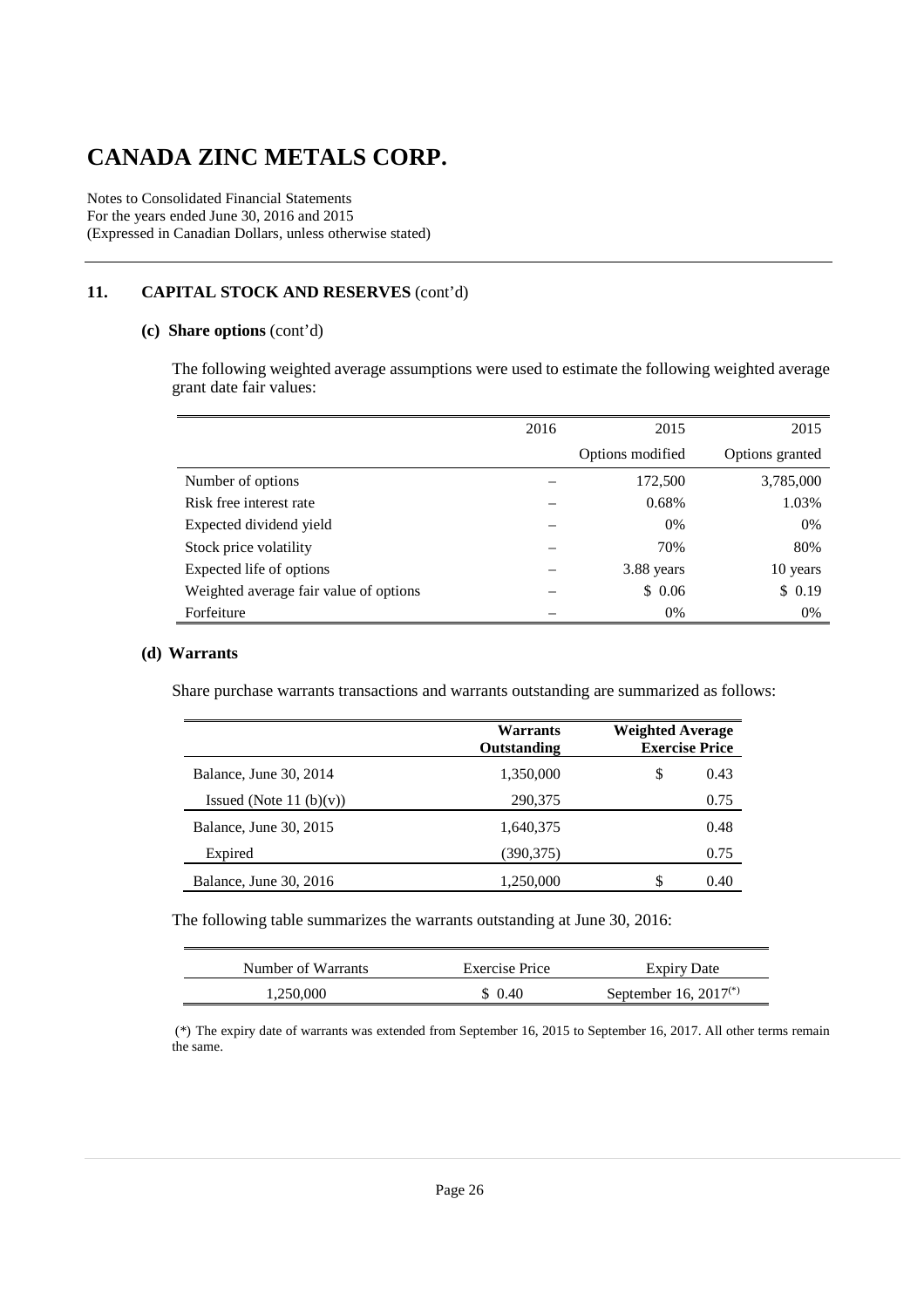Notes to Consolidated Financial Statements For the years ended June 30, 2016 and 2015 (Expressed in Canadian Dollars, unless otherwise stated)

### **11. CAPITAL STOCK AND RESERVES** (cont'd)

#### **(e) Reserves**

|                                 | <b>Note</b> | Options and<br>agent<br>warrants | Finance<br>warrants | Treasury<br>shares |   | Total      |
|---------------------------------|-------------|----------------------------------|---------------------|--------------------|---|------------|
| Balance, June 30, 2014          |             | \$8,788,857                      | \$2,204,276         | 1,296,476<br>S     | S | 12,289,609 |
| Exercise of options             | 11(b)(vii)  | (63,169)                         |                     |                    |   | (63, 169)  |
| Share-based compensation        |             | 740,921                          |                     |                    |   | 740,921    |
| Cancellation of treasury shares | 11(b)(x)    |                                  |                     | 36,859             |   | 36,859     |
| Balance, June 30, 2015          |             | 9,466,609                        | 2,204,276           | 1,333,335          |   | 13,004,220 |
| Share-based compensation        | 11(c)       | 14,994                           |                     |                    |   | 14.994     |
| Cancellation of treasury shares | 11(b)(iii)  |                                  |                     | 44,170             |   | 44,170     |
| Balance, June 30, 2016          |             | \$9,481,603                      | \$2,204,276         | 1,377,505<br>S     |   | 13,063,384 |

### **12. INCOME TAXES**

A reconciliation of current income taxes at statutory rates with the reported taxes is as follows:

|                                                                                                                                                                                                                             | 2016                                              |    | 2015                                        |
|-----------------------------------------------------------------------------------------------------------------------------------------------------------------------------------------------------------------------------|---------------------------------------------------|----|---------------------------------------------|
|                                                                                                                                                                                                                             |                                                   |    |                                             |
| Net loss before income taxes                                                                                                                                                                                                | \$<br>(2,998,941)                                 | S. | (2,337,398)                                 |
| Expected income tax recovery at statutory tax rates<br>Non-deductible expenditures and other items<br>Impact of future income tax rates applied versus current<br>statutory rate and other<br>Impact of flow through shares | \$<br>(780,000)<br>439,000<br>(28,000)<br>324,000 | S  | (608,000)<br>198,000<br>(68,000)<br>306,000 |
| Share issue costs                                                                                                                                                                                                           |                                                   |    | (25,000)                                    |
| Change in unrecognized deductible temporary differences                                                                                                                                                                     | 154,000                                           |    | (46,000)                                    |
| <b>Total deferred tax recovery</b>                                                                                                                                                                                          | 109,000                                           | \$ | (243,000)                                   |
|                                                                                                                                                                                                                             |                                                   |    |                                             |

Deferred tax expense (recovery) comprises the following:

|                                                            | Note |    | 2016       | 2015      |
|------------------------------------------------------------|------|----|------------|-----------|
| Deferred tax expense on change in                          |      |    |            |           |
| unrecognized deductible temporary<br>differences and other | 12   | -S | 109,000 S  | (243,000) |
| Deferred tax recovery on amortization of                   |      |    |            |           |
| flow-through premium liability                             |      |    | (136, 725) | (173,938) |
| <b>Total deferred tax recovery</b>                         |      | S  | (27.725    | (416,938) |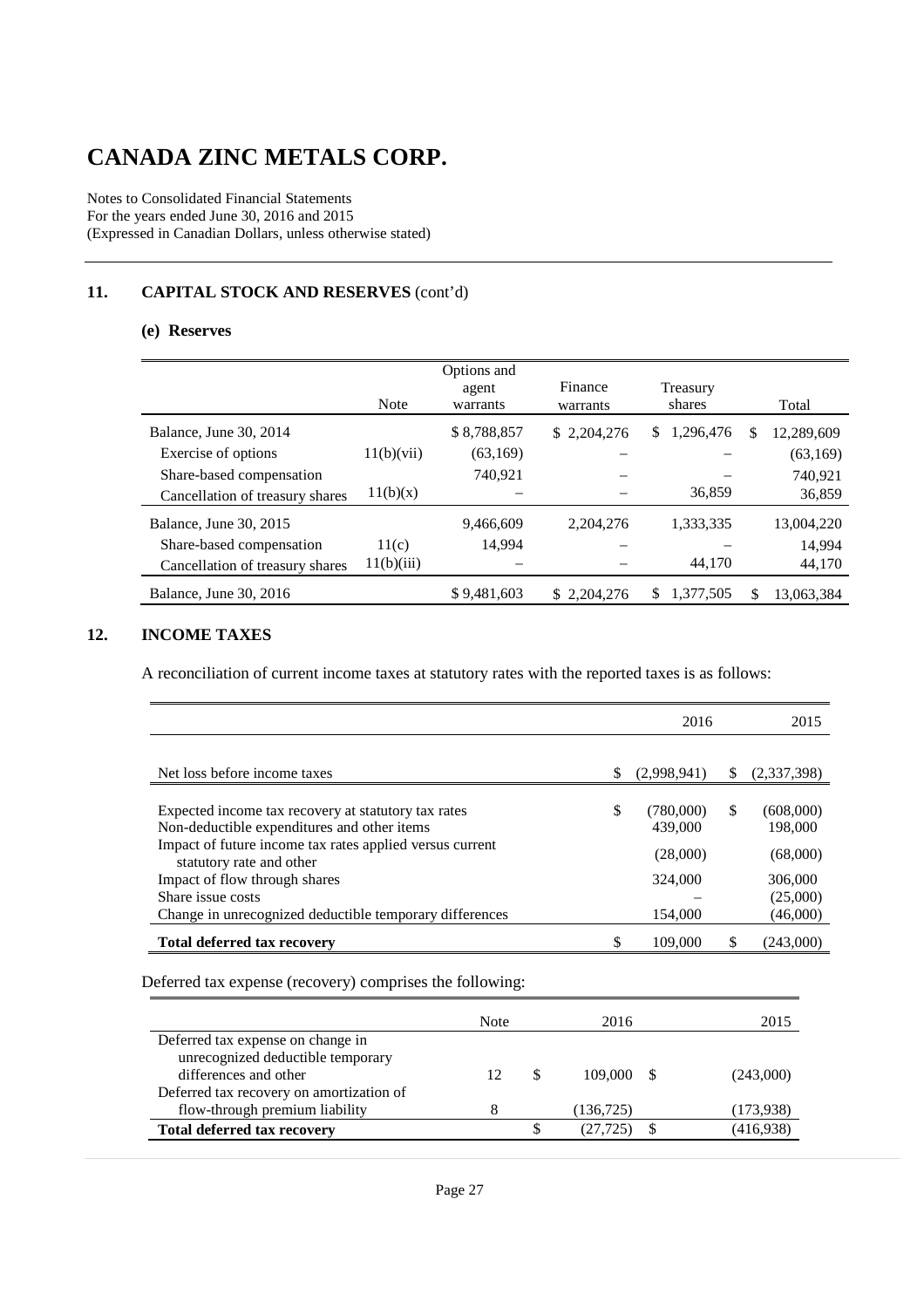Notes to Consolidated Financial Statements For the years ended June 30, 2016 and 2015 (Expressed in Canadian Dollars, unless otherwise stated)

### **12. INCOME TAXES** (cont'd)

The significant components of the Company's deferred tax assets and liabilities are as follows:

| Deferred tax assets (liabilities)          |    | 2016        |   | 2015        |
|--------------------------------------------|----|-------------|---|-------------|
|                                            |    |             |   |             |
| Exploration and evaluation assets          | S  | (7,345,000) | S | (6,951,000) |
| Share issue costs                          |    | 32,000      |   | 49,000      |
| Allowable capital losses                   |    | 223,000     |   | 9,000       |
| Non-capital losses                         |    | 4,377,000   |   | 4,117,000   |
| Capital assets                             |    | 193,000     |   | 160,000     |
| Marketable securities                      |    | 10,000      |   | 215,000     |
| Investment tax credits                     |    | 524,000     |   | 523,000     |
| <b>Total deferred income tax liability</b> | \$ | (1,986,000) | S | (1,878,000) |

Significant components of deductible and taxable temporary differences, unused tax losses and unused tax credits that have not been included on the statement of financial position are as follows:

|                                | 2016        | Expiry dates | 2015        | Expiry dates |
|--------------------------------|-------------|--------------|-------------|--------------|
| Non-capital loss carry forward | \$2,232,000 | 2016 to 2035 | \$2,232,000 | 2016 to 2035 |
| Capital assets                 | 32,000      | No expiry    | 32,000      | No expiry    |

During the year ended June 30, 2015, the Company issued 2,943,310 (2014 – 3,852,230) flow-through common shares for gross proceeds of \$1,618,821 (2014 - \$1,845,327). The flow-through agreements require the Company to renounce certain deductions for Canadian exploration expenditures incurred on the Company's resource properties. The Company renounced the February 2014 and October 2014 subscriptions of \$2,619,108 to the flow-through shareholders under the "look-back rule" for the 2014 calendar year, and spent the proceeds of the above flow-through financings on eligible exploration expenditures for the airborne geophysical survey and drilling programs (Note 10).

#### **13. SUPPLEMENTAL DISCLOSURE WITH RESPECT TO CASH FLOWS**

|                                          | 2016 | 2015 |
|------------------------------------------|------|------|
| Cash paid during the year for interest   |      |      |
| Cash paid during the year for income tax |      |      |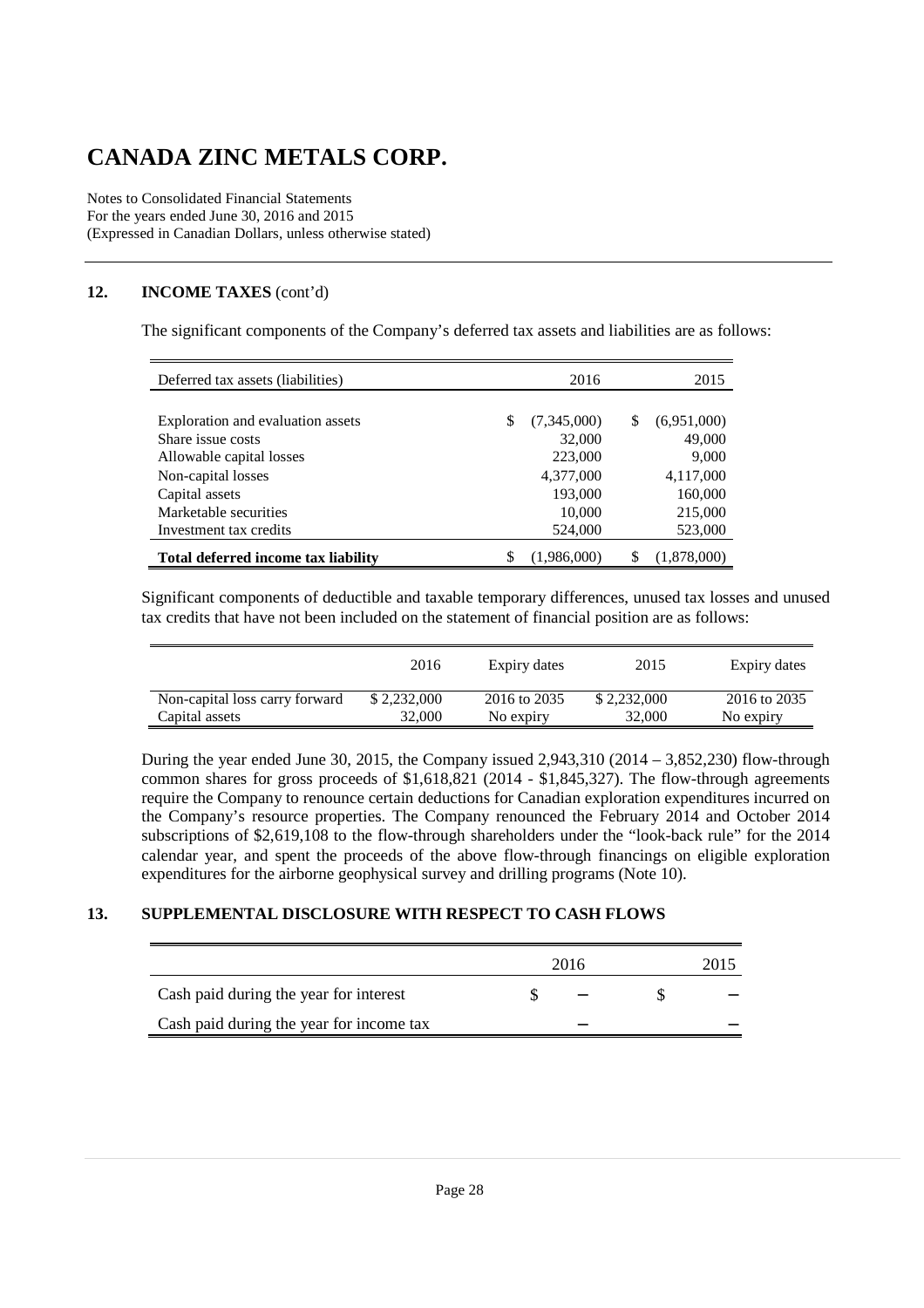Notes to Consolidated Financial Statements For the years ended June 30, 2016 and 2015 (Expressed in Canadian Dollars, unless otherwise stated)

### **13. SUPPLEMENTAL DISCLOSURE WITH RESPECT TO CASH FLOWS** (cont'd)

Significant non-cash transactions for the years ended June 30, 2016 and 2015 included:

- exploration and evaluation assets of \$32,822 (2015 \$443,944) in accounts payable;
- equipment and leasehold improvements of \$Nil (2015 \$52,032) in accounts payable;
- reduction in exploration and evaluation assets of \$85,291 (2015 \$44,175) in METC recoverable (Note 10);
- depreciation of camp equipment and upgrades of \$123,395 (2015 \$113,415) included in exploration and evaluation assets (Note 9);
- an allocation of \$Nil (2015 \$147,165) from capital stock to flow-through premium liability on the issuance of the flow-through shares (Note 8);
- an allocation of \$Nil (2015 \$63,169) from reserves to capital stock upon the exercise of stock options (Note 11(b));
- unrealized loss of \$37,679 (2015 \$249,699) on marketable securities due to changes in fair value, which was allocated to AOCL (Note 4); and
- reclassification of previously recognized unrealized losses on marketable securities of \$1,617,599 (2015 - \$Nil) from AOCL to deficit (Note 4).

### **14. RELATED PARTY TRANSACTIONS**

Key management personnel includes persons having the authority and responsibility for planning, directing, and controlling the activities of the Company as a whole. Key management personnel comprise of the directors of the Company, executive and non-executive, and Vice President of Exploration.

The remuneration of the key management personnel during the years ended June 30, 2016 and 2015 were as follows:

|                                         | 2016          | 2015            |
|-----------------------------------------|---------------|-----------------|
| Bonuses (iii)                           | \$<br>11,067  | \$<br>52,184    |
| Consulting fees (iv)                    | 15,000        | 15,000          |
| Directors fees (ii)                     | 40,000        | 50,000          |
| Exploration and evaluation expenditures |               |                 |
| (geological consulting) (v)             | 150,000       | 147,504         |
| Management fees (i)                     | 354,000       | 354,000         |
| Other employment benefits (vii)         | 28,105        | 26,018          |
| Share-based compensation (vi)           | 14,994        | 479,994         |
| Total                                   | \$<br>613,166 | \$<br>1,124,700 |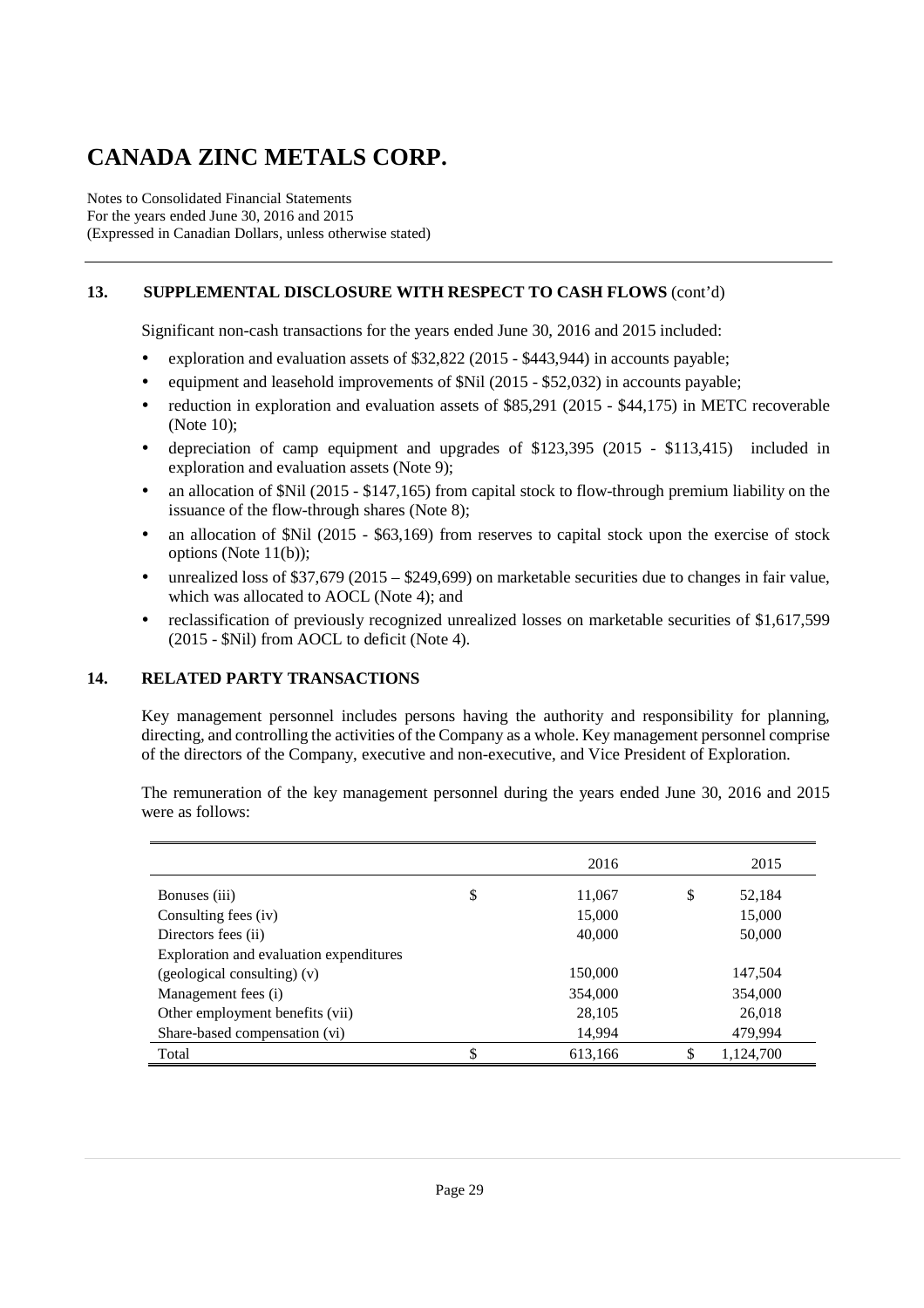Notes to Consolidated Financial Statements For the years ended June 30, 2016 and 2015 (Expressed in Canadian Dollars, unless otherwise stated)

### **14. RELATED PARTY TRANSACTIONS** (cont'd)

Transactions with key management and other related party transactions:

(i) Pursuant to a management and administrative services agreement amended effective July 1, 2011 and May 1, 2014 with Varshney Capital Corp. ("VCC"), a company with two common directors, the Company agreed to pay management and administrative fees of \$29,500 and \$5,000, respectively.

During the year ended June 30, 2016, the Company paid \$354,000 (2015 – \$354,000) for management fees and \$60,000 (2015 – \$60,000) for administrative fees to VCC;

- (ii) the Company paid  $$40,000$  (2015  $$50,000$ ) in directors' fees to four (2015 five) directors of the Company;
- (iii) the Company paid bonuses of \$11,067 (2015 \$52,184) to a company with common directors and officers;
- (iv) the Company paid \$15,000 (2015 \$15,000) for consulting fees to a company controlled by a director;
- (v) the Company paid or accrued exploration and evaluation costs of \$150,000 (2015 \$147,504) for geological consulting fees to a company owned by an officer of the Company of which \$88,750 (2015 - \$107,878) was capitalized as exploration and evaluation costs and \$61,250 (2015 - \$39,626) was expensed as consulting fees;
- (vi) share-based compensation is the fair value of share options that have been granted to directors and executive officers and the related compensation expense recognized over the vesting periods; and
- (vii) other employment benefits included life insurance and health benefits for the CEO and health benefits for the CFO of the Company.

### **15. CAPITAL MANAGEMENT**

The Company's objectives of capital management are intended to safeguard the entity's ability to support the Company's normal operating requirement on an ongoing basis, continue the development and exploration of its mineral properties, and support any expansionary plans. The Board of Directors does not establish quantitative return on capital criteria for management, but rather relies on the expertise of the Company's management to sustain future development of the business. The Company considers its capital to be equity.

The Company's operations are currently not generating positive cash flow; as such, the Company is dependent on external financing to fund its activities. In order to carry out potential expansion and to continue operations, and pay for administrative costs, the Company will spend its existing working capital, and raise additional amounts as needed. Companies in this stage typically rely upon equity and debt financing or joint venture partnerships to fund their operations. The current financial markets are very difficult and there is no certainty with respect to the Company's ability to raise capital. However, the Company feels that it has sufficient working capital to continue with planned activities.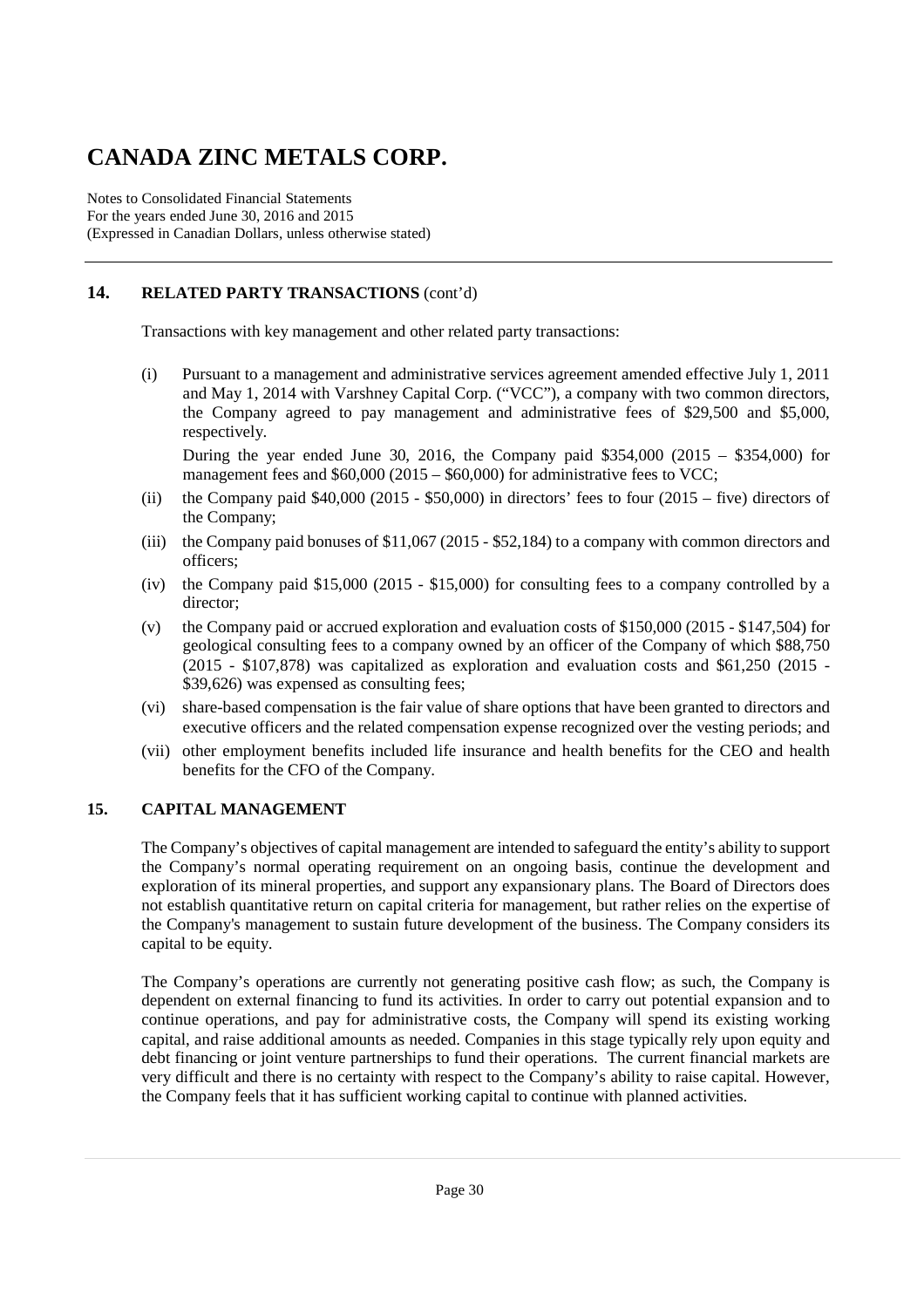Notes to Consolidated Financial Statements For the years ended June 30, 2016 and 2015 (Expressed in Canadian Dollars, unless otherwise stated)

### **15. CAPITAL MANAGEMENT** (cont'd)

Management reviews its capital management approach on an ongoing basis and believes that this approach, given the relative size of the Company, is reasonable. The Company's overall strategy with respect to capital risk management remained unchanged during the year ended June 30, 2016. The Company is not subject to any externally imposed capital requirements.

#### **16. FINANCIAL INSTRUMENTS AND RISK MANAGEMENT**

Fair value estimates of financial instruments are made at a specific point in time, based on relevant information about financial markets and specific financial instruments. As these estimates are subjective in nature, involving uncertainties and matters of significant judgment, they cannot be determined with precision. Changes in assumptions can significantly affect estimated fair values.

Cash, investments, and marketable securities are carried at fair value using a level 1 fair value measurement. The carrying value of receivables, refundable deposit and trade payables and accrued liabilities approximate their fair value because of the short-term nature of these instruments.

#### *Credit Risk*

Credit risk is the risk that one party to a financial instrument will fail to discharge an obligation and cause the other party to incur a financial loss. The Company's primary exposure to credit risk is on its bank deposits of \$2,550,103 and short-term investments in GICs of \$4,019,351. This risk is managed by using major Canadian banks that are high credit quality financial institutions as determined by rating agencies.

The Company's secondary exposure to credit risk is on its receivables. This risk is minimal as receivables consist primarily of refundable government sales taxes and interest accrued on a GIC investment.

#### *Liquidity Risk*

Liquidity risk arises through the excess of financial obligations over available financial assets due at any point in time. The Company's objective in managing liquidity risk is to maintain sufficient readily available reserves in order to meet its liquidity requirements at any point in time. The Company achieves this by maintaining sufficient cash and cash equivalents. As at June 30, 2016, the Company was holding cash deposits of \$2,550,103 to settle current cash liabilities of \$139,130. Management believes it has sufficient funds to meet its current obligations as they become due and to fund its exploration projects and administrative costs.

#### *Market risk*

Market risk is the risk of loss that may arise from changes in market factors such as interest rates, foreign exchange rates, and commodity and equity prices. These fluctuations may be significant and the Company, has exposure to these risks.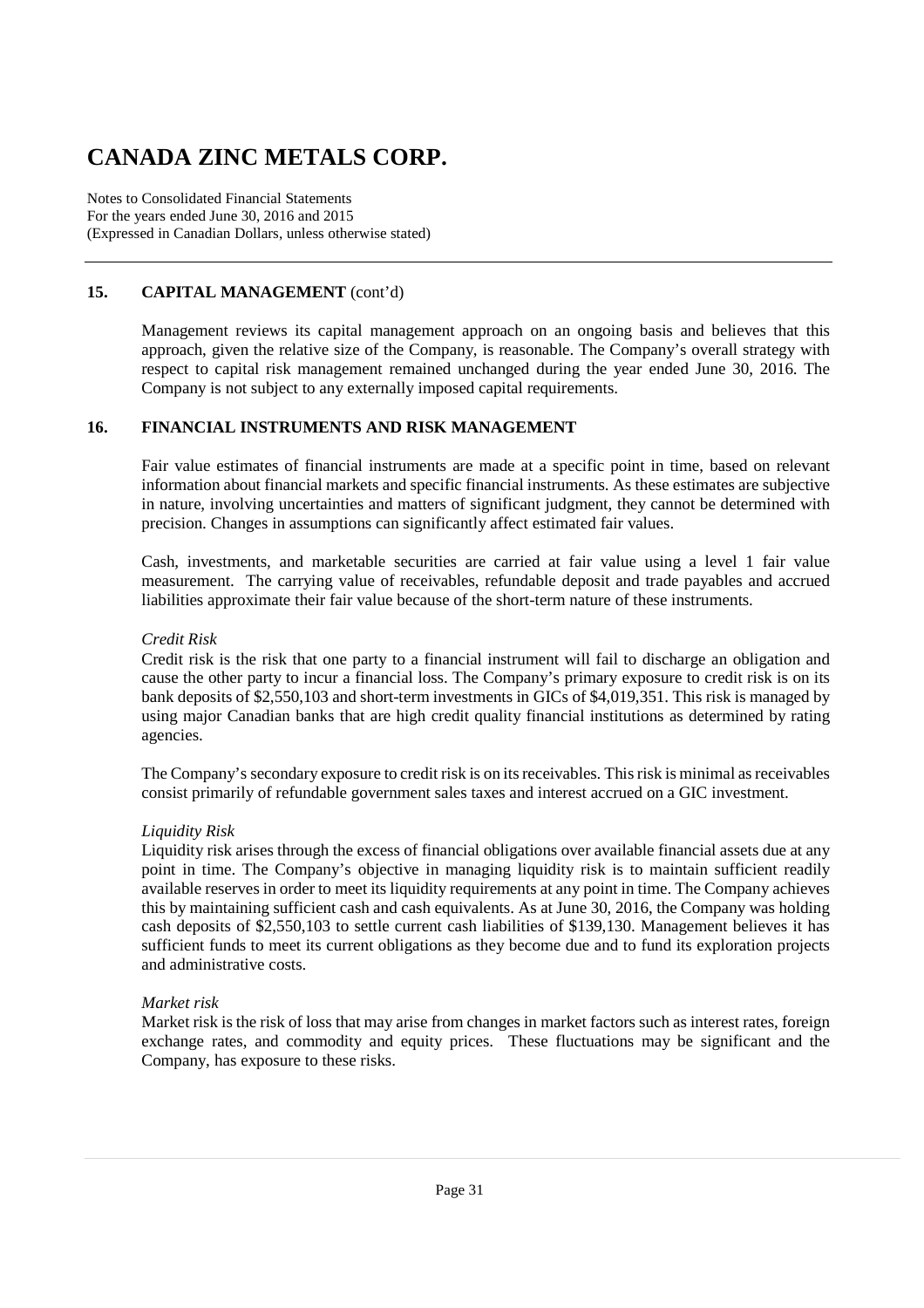Notes to Consolidated Financial Statements For the years ended June 30, 2016 and 2015 (Expressed in Canadian Dollars, unless otherwise stated)

#### **16. FINANCIAL INSTRUMENTS AND RISK MANAGEMENT** (cont'd)

#### *a. Interest Rate Risk*

The Company is exposed to interest rate risk as its bank treasury account and other assets earn interest income at variable rates. The effect of a 10% fluctuation in interest rates may result in an increase or decrease in net loss of \$2,600.

#### *b. Currency Risk*

The Company operates in Canada and is therefore not exposed to significant foreign exchange risk arising from transactions denominated in a foreign currency.

#### *c. Price risk*

The Company is exposed to price risk with respect to commodity and equity prices. Equity price risk is defined as the potential adverse impact on the Company's earnings due to movements in individual equity prices or general movements in the level of the stock market. Commodity price risk is defined as the potential adverse impact on earnings and economic value due to commodity price movements and volatilities. The Company closely monitors certain commodity prices, individual equity movements, and the stock market to determine the appropriate course of action to be taken by the Company.

The Company also maintains investments in certain marketable securities. There can be no assurance that the Company can exit these positions if required, resulting in proceeds approximating the carrying value of these securities.

#### **17. SEGMENTED INFORMATION**

The Company has one reportable operating segment, being the acquisition and exploration of resource properties in Canada. All of the Company's assets are located in Canada.

#### **18. SUBSEQUENT EVENTS**

Subsequent to the year ended June 30, 2016:

- a. the Company cancelled and returned to its treasury 215,000 common shares of the Company, of which 198,000 were repurchased prior to June 30, 2016;
- b. the Company received TSX-V approval for its new NCIB application to purchase at market price up to 7,609,971 common shares, being approximately 5% of the Company's issued and outstanding common shares, through the facilities of the TSX-V. The bid commenced on August 2, 2016 and will stay open for another 12 months;